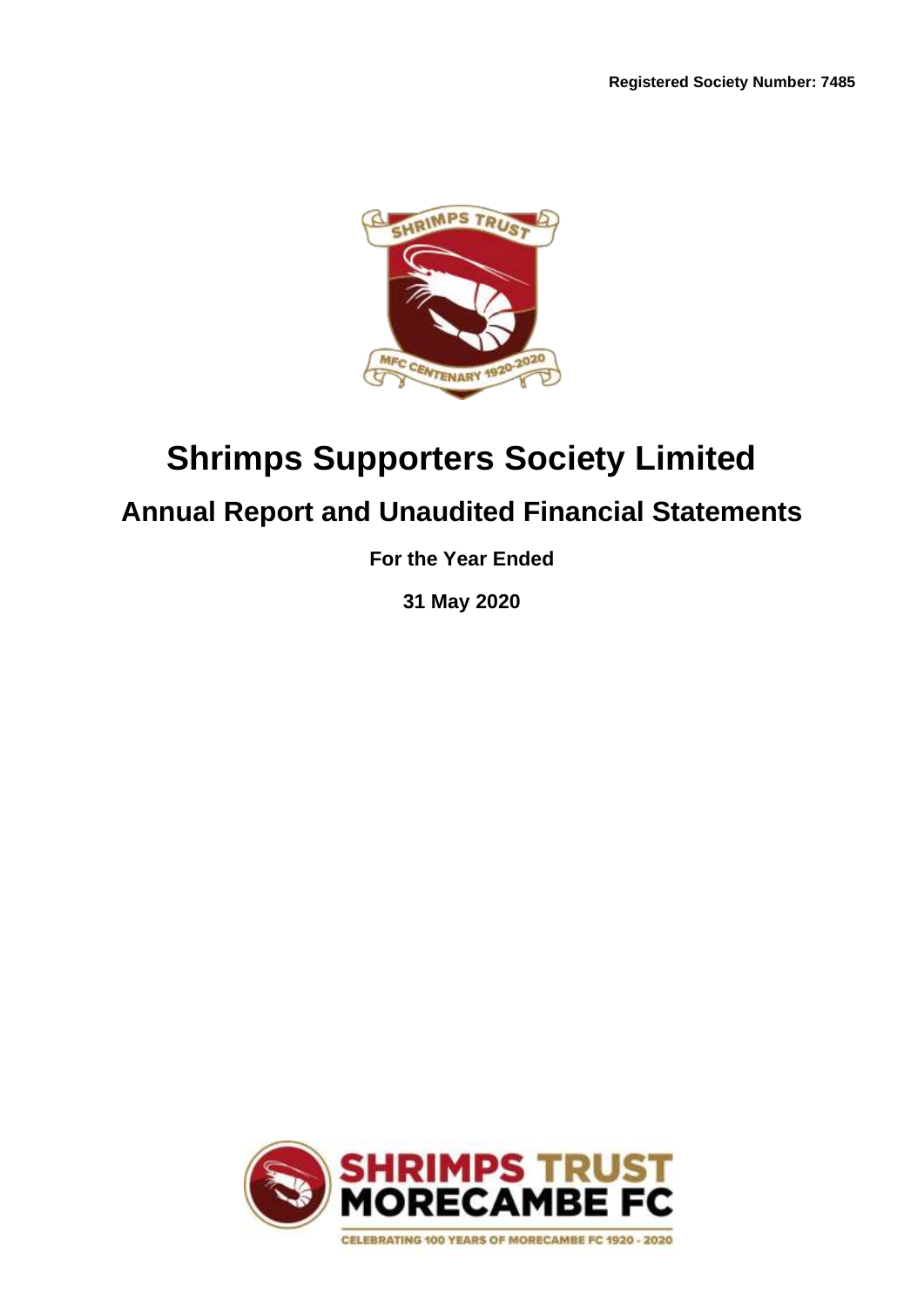## **FINANCIAL STATEMENTS**

## **YEAR ENDED 31 MAY 2020**

| <b>Contents</b>                    | Page         |
|------------------------------------|--------------|
| Society Information                | $\mathbf{2}$ |
| Report of the Board                | 3            |
| Report of the Independent Examiner | 15           |
| Income and Expenditure Account     | 16           |
| <b>Balance Sheet</b>               | 17           |
| Statement of Changes in Equity     | 18           |
| <b>Cash Flow Statement</b>         | 19           |
| Notes to the Financial Statements  | 20           |

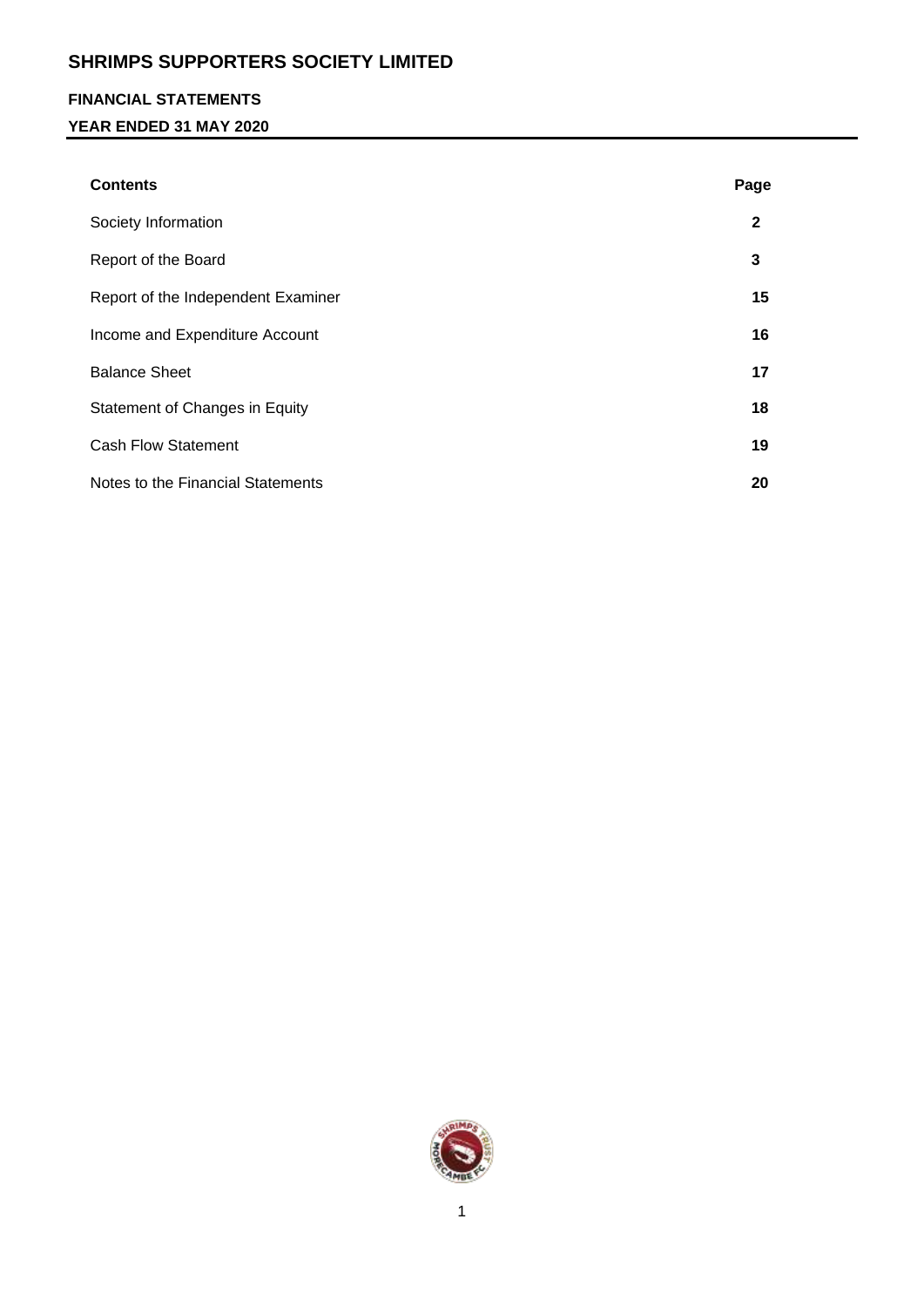# **SOCIETY INFORMATION**

| <b>Elected Trustees</b>  |                                                                                                             |                                                          |
|--------------------------|-------------------------------------------------------------------------------------------------------------|----------------------------------------------------------|
| <b>Chair</b>             | Steve Doran                                                                                                 |                                                          |
| <b>Treasurer</b>         | Jack Steer ACA                                                                                              |                                                          |
| <b>Secretary</b>         | Joanna Wilkinson                                                                                            |                                                          |
| <b>Other Trustees</b>    | Ron Freear<br>lan Lyon<br>Paul Hodgson<br>Rob Wilkinson<br>Stuart Rae<br><b>Nick Barrett</b><br>Sophie Fish | (Resigned 14 September 2020)<br>(Co-opted)<br>(Co-opted) |
| <b>Registered office</b> | 63 Victoria Street<br>Morecambe<br>Lancashire<br>LA4 4AF                                                    |                                                          |
| <b>Registered number</b> | 7485                                                                                                        |                                                          |
| Independent examiner     | Mark Rose ACA                                                                                               |                                                          |

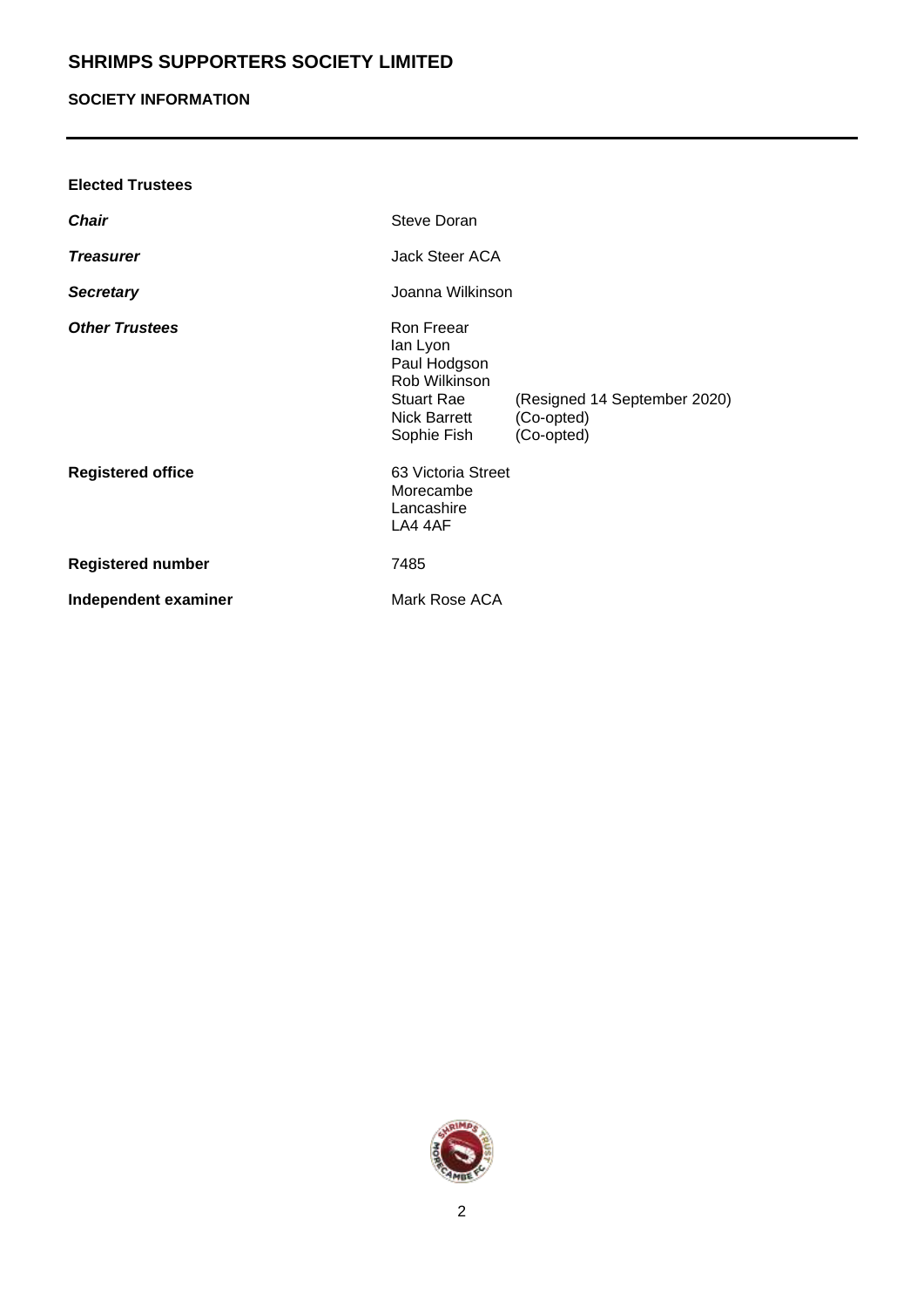## **THE REPORT OF THE BOARD**

## **YEAR ENDED 31 MAY 2020**

The Board of the Shrimps Supporters Society Limited ("the Trust") is pleased to present its Annual Report and Financial Statements covering the year to 31 May 2020.

## **Principal Activities**

The purpose of the Trust is to be the vehicle through which a healthy, balanced and constructive relationship between the Football Club and its supporters and the communities it serves is encouraged and developed. The business of the Trust is to be conducted for the benefit of the community served by the Football Club and not for the profit of its members.

The objects of the Trust, as set out in the Trust's governing document, are to benefit the community by:

- being the democratic and representative voice of the supporters of the Football Club and strengthening the bonds between the Football Club and the communities which it serves;
- achieving the greatest possible supporter and community influence in the running and ownership of the Football Club;
- promoting responsible and constructive community engagement by present and future members of the communities served by the Football Club and encouraging the Football Club to do the same;
- operating democratically, fairly, sustainably, transparently and with financial responsibility and encouraging the Football Club to do the same;
- being a positive, inclusive and representative organisation, open and accessible to all supporters of the Football Club regardless of their age, income, ethnicity, gender, disability, sexuality or religious or moral belief.

A successful modern football club sits at the heart of its community representing the town and its people at the game of football across the country. It is a source of pride to the town through the engagement it does and the talent it develops from within the community. Most importantly, it provides a place and a purpose for people to come together and be as one, irrespective of gender, race, disability, religion, sexuality or income.

The company established to run and operate the club should ideally have at its heart these basic principles. It should operate the club at the highest sustainable level; it should engage as fully as possible with the club's supporters and the community to help maximise the potential of the club; and it should be a great ambassador for the club whilst understanding and respecting the community in which it plays, its history and its values.

Morecambe Football Club has done all this for a century for the town of Morecambe and the club has, for the most part, been run by a company that has sought to uphold the same values and aims. The Trust's role is to protect and uphold these values and undertake such work as to support the club and the company to deliver on them.

#### **The Shrimps Trust – Our Vision**

*"To help, maintain and support the presence of an outstanding, sustainable and modern professional football club in the town of Morecambe by being the democratic and representative voice of the supporters of the club who, through its actions, strengthen the bonds between the club, the fans and the communities it serves."*

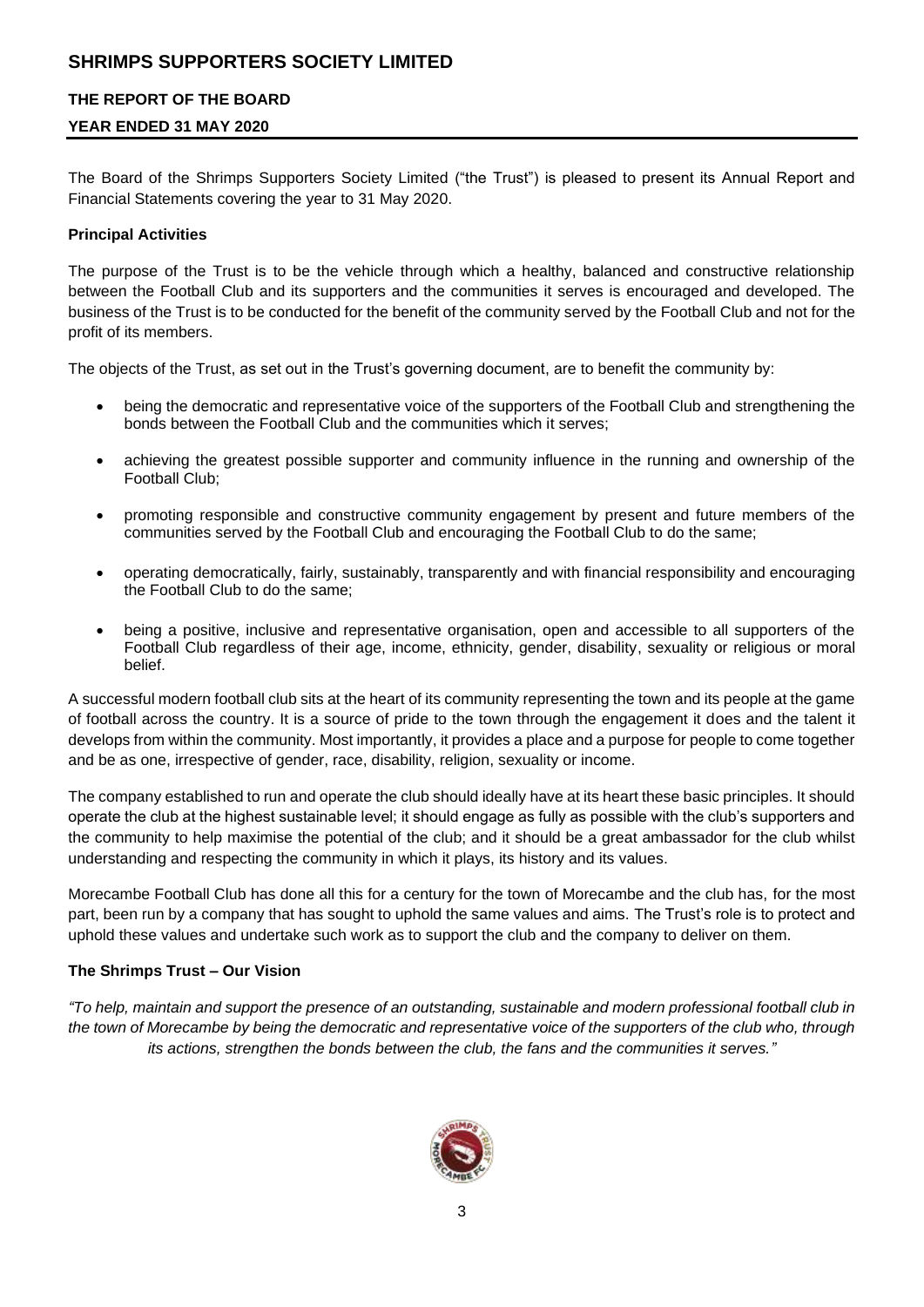## **THE REPORT OF THE BOARD (CONTINUED)**

## **YEAR ENDED 31 MAY 2020**

The Trust has set 18 steps in which it will fulfil its vision:

- 1. Selflessly representing the interests and needs of all Shrimps Trust members and the wider fan base.
- 2. Strengthening the links between the company, the club, its supporters, the community and local businesses through responsible and constructive engagement.
- 3. By maintaining an honest, positive and respectful dialogue with the owners and directors of the company and the staff of Morecambe Football Club, and supporting the aims and objectives of the company where, in the opinion of the Trustees and its members, these are not in direct conflict with the needs and best interests of supporters.
- 4. Raising funds to help maximise the supporter experience and preserve the vision of Morecambe Football Club.
- 5. Encouraging the company to provide value for money services and improve service standards for its customers.
- 6. Communicating clearly, simply and effectively with all members and keeping them and all supporters informed of the Trust's activities, as well as representing the interests of supporters in the media and wider community.
- 7. Looking to the future but not forgetting our past by celebrating our proud heritage.
- 8. Supporting the JB Christie Trust in its important role in preserving the future of Morecambe Football Club.
- 9. Operating democratically, fairly, sustainably, transparently and with financial responsibility and encouraging the Club to do the same.
- 10. Actively promoting the potential of Morecambe Football Club as broadly as possible so that it attracts the very best people - to run the club or the company - or play for the team.
- 11. Being a positive, inclusive and representative organisation, open and accessible to all supporters of the Club regardless of their age, income, ethnicity, gender, disability, sexuality or religious or moral belief and that they shall not be disadvantaged by the Trust or club.
- 12. Seeking and maintaining friendly relationships with supporters of other football clubs through contributing, learning and engaging with the national organisations of fans and other Supporters Trusts.
- 13. Showing our commitment to the Trust movement and aiming to be a leading positive example of the Trust model.
- 14. Not seeking confrontation but being challenging where required.
- 15. Nurturing talent and working as a team to deliver our objectives.
- 16. Ensuring sound financial and professional governance of the Trust.

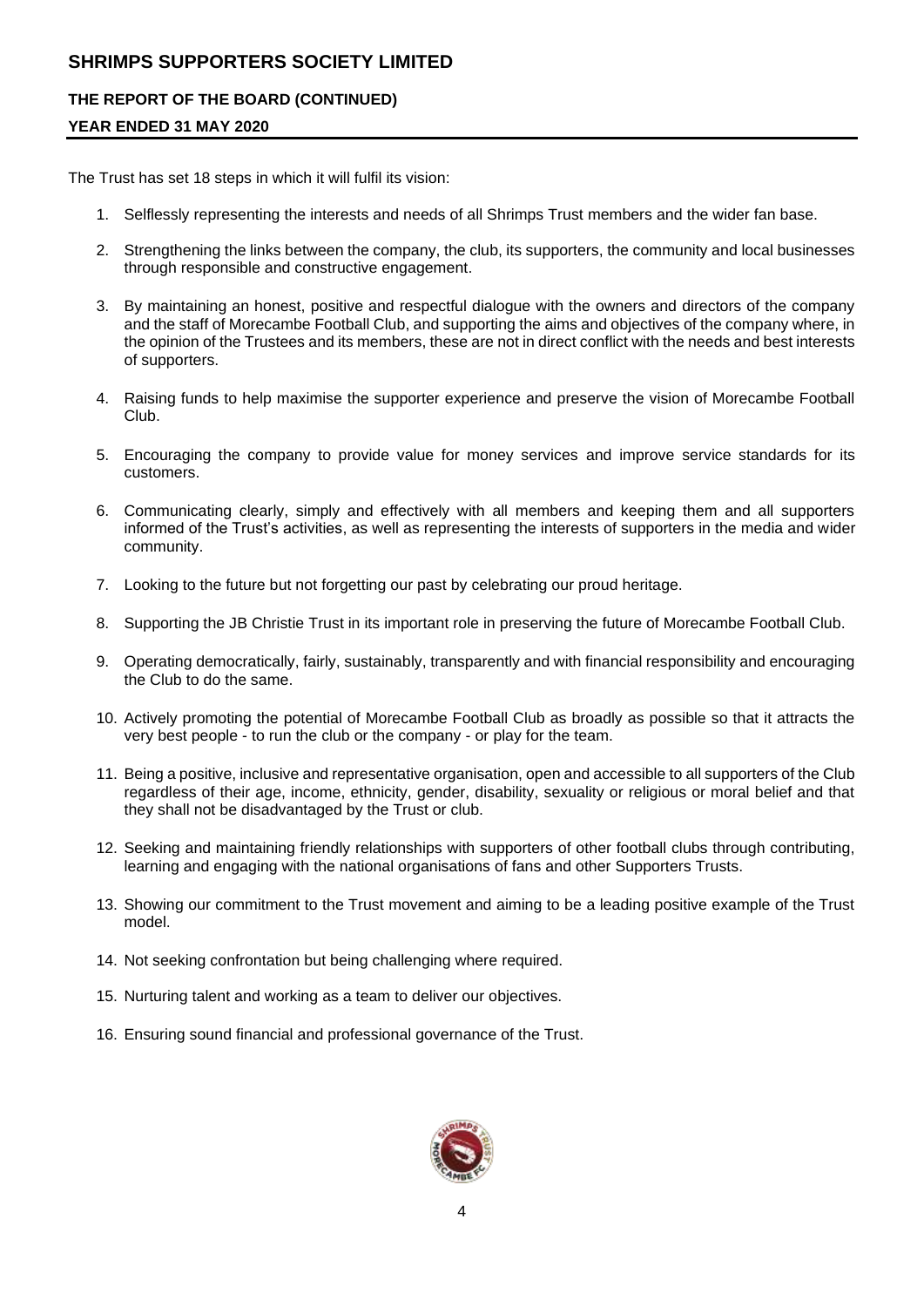## **THE REPORT OF THE BOARD (CONTINUED)**

# **YEAR ENDED 31 MAY 2020**

- 17. Investing in the Shrimps Trust and increasing and retaining its membership.
- 18. Encouraging members to stand for election to our board of Trustees.

The Trustees hope that its members have continued to see positive steps taken during our third year, as we continue working towards our vision.

## **Society Legal Structure**

The Trust is incorporated with Limited Liability under the Co-operative and Community Benefit Societies Act 2014 as a Community Benefit Society. The Trust is registered as Shrimps Supporters Society Limited, registration number RS7485.

The Trust is an associate member of the Football Supporters' Association, incorporating Supporters Direct.

## **Membership**

At 31 May 2020 the current Trust membership stands at 410 of which 364 are annual members and 46 are life members. This represents a net decrease of 6 members on the prior period. While we welcomed 73 new members in the current year, 79 members from the 2018-19 season did not renew their membership. We were disappointed to lose these members and hope that we can persuade these individuals to re-join the Trust next year in what will be the Club's centenary season.

The Trust continues to extend its membership across the globe with a number of Trust members (both annual and life) residing in the Americas and Asia. This season we also began taking junior memberships in the hope to appeal to younger Shrimps fans – attracting 25 junior Shrimps.

The Trustees continue to strive to achieve a membership of 500 which would be seen as a strong representation of the Morecambe fan base.

## **Trust Board**

The Trust Board is made up of elected Trustees who are elected for a two-year period. The following Trustees stood down at the AGM on 22<sup>nd</sup> July 2019 and the remaining Trustees would like to place on record our thanks for their voluntary service:

Jack Steer Jimmy Goulding Steve Doran Pat Stoyles Ian Lyon

The Trustees would like to place particular on record particular thanks to Pat Stoyles and Jimmy Goulding for their service over the first two years of the Trust being in operation. Pat has been instrumental in the formation of the Trust as a separate legal entity, while Jimmy has been an integral part of the Trust membership group. Both continue to support us in an unofficial capacity for which we are grateful.

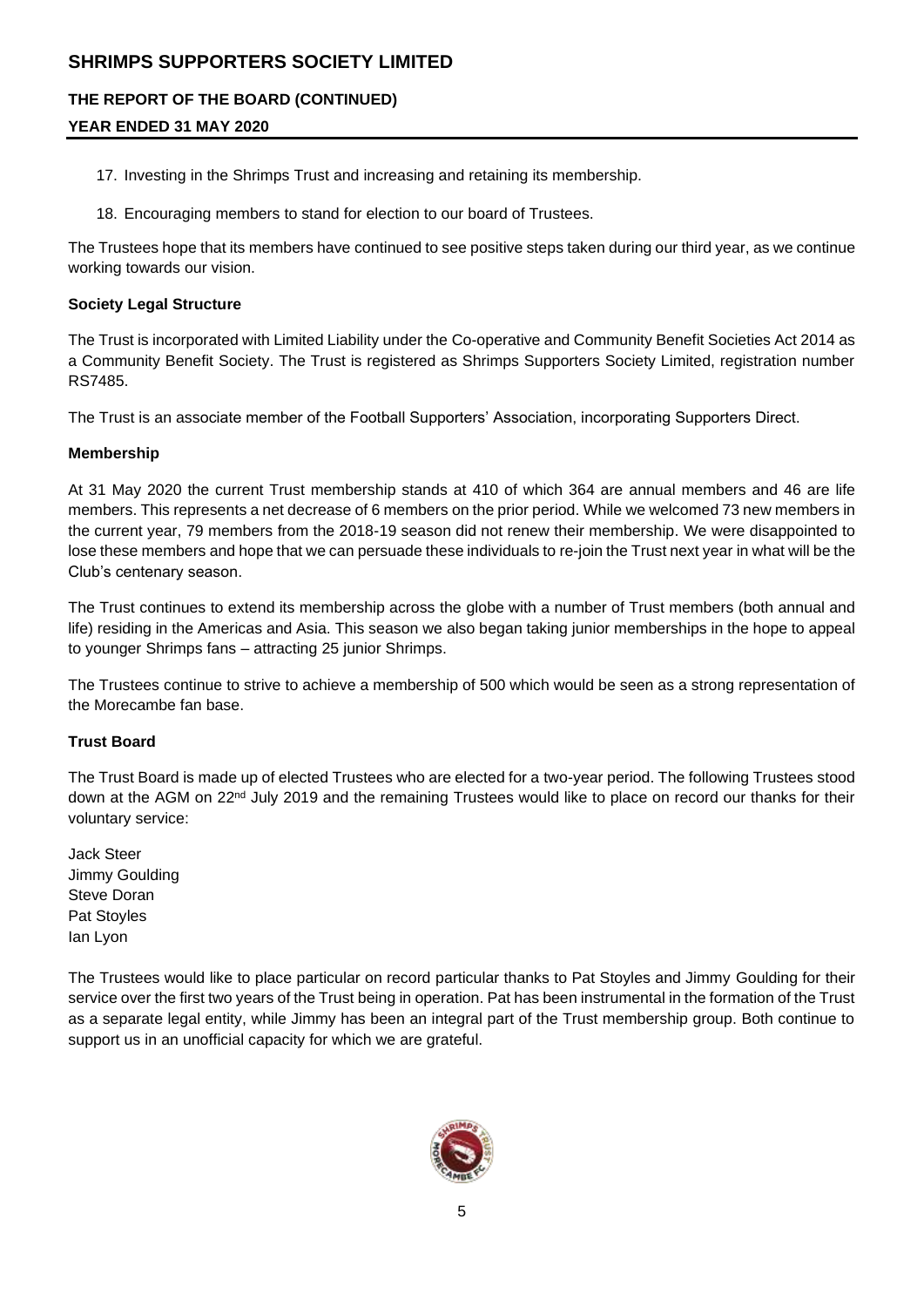## **THE REPORT OF THE BOARD (CONTINUED)**

## **YEAR ENDED 31 MAY 2020**

The Trust Board members who were elected to serve from the AGM on 22<sup>nd</sup> July 2019 and have served to 31 May 2020 are:

| Steve Doran       | Chair     | Re-elected 22 July 2019    |
|-------------------|-----------|----------------------------|
| Jack Steer        | Treasurer | Re-elected 22 July 2019    |
| Joanna Wilkinson  | Secretary |                            |
| <b>Stuart Rae</b> |           | Resigned 14 September 2020 |
| Ron Freear        |           |                            |
| lan Lyon          |           | Re-elected 22 July 2019    |
| Paul Hodgson      |           |                            |
| Rob Wilkinson     |           |                            |
|                   |           |                            |

During the year the following Trustees were co-opted:

| Sophie Fish  | Co-opted 1 August 2019 |
|--------------|------------------------|
| Nick Barrett | Co-opted 1 August 2019 |

Joanna Wilkinson, Ron Freear and Paul Hodgson will all resign as Trustees at the forthcoming AGM on 14<sup>th</sup> November 2020 and may offer themselves for re-election. Stuart Rae tendered his resignation on 14 September 2020 ahead of the AGM.

The Trustees who have served the Trust during the year continue to do so without any remuneration or expenses and are fully paid up members of the Trust in their own right. The Trust is indebted to the Trustees for the time that has been spent on an entirely voluntary basis.

The Trustees continue to place on record their sincere thanks to other individuals who have supported the work of the Board on a voluntary basis during the year. In particular we would like to thank Rob Ellis, Paul Carter, Dave Freear, Pat Stoyles, Mark Swindlehurst and Jimmy Goulding for their support and assistance.

#### **Review of the period**

#### *AGM and Member Engagement*

The Trust held its second AGM in July 2019 at the Globe Arena, followed by a fans' forum with three Morecambe Players. The night was again well attended and allowed members to review the financial performance for the year to 31st May 2019.

A motion was passed at the AGM to make a £250 donation to Morecambe Ladies who had previously supported the Trust in providing kit for our fans tournament last year. Morecambe Ladies had been struggling for funding and are a separate legal entity to the Football Club. It should be noted that the Trust is not simply a fundraiser for Morecambe Football Club



Limited and our objectives are to serve the wider Morecambe Community. As such, the Trustees had no hesitation in agreeing to support Morecambe Ladies following membership approval. We hope that the Ladies team can be more integrated with the Club in the future, which was an objective of the new owners some 2 years ago.

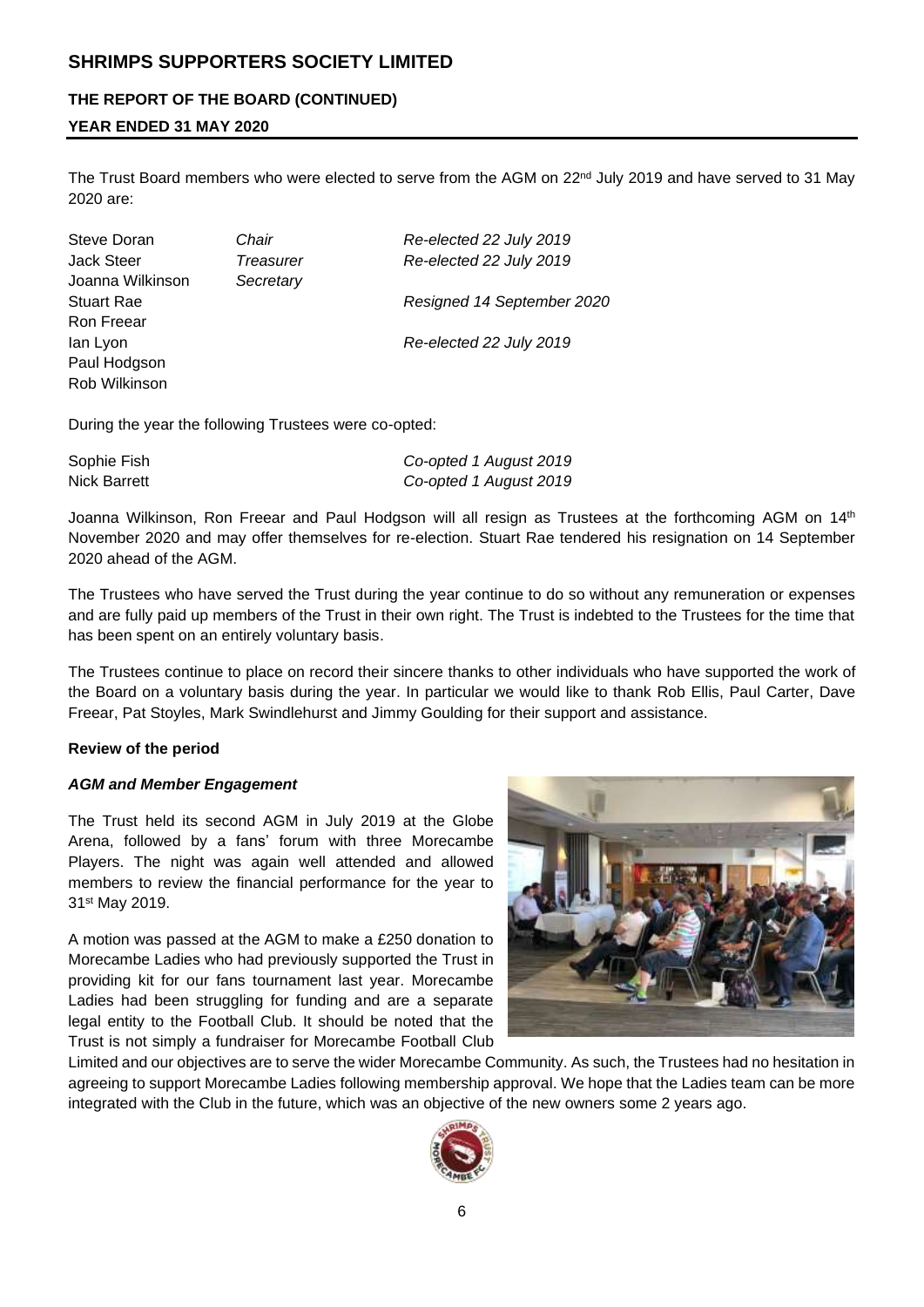## **THE REPORT OF THE BOARD (CONTINUED)**

# **YEAR ENDED 31 MAY 2020**

In the previous season, the Trust conducted a full member survey where it found that 65% of voters identified the desire for a roof or cover in the home end as being their key concern. The Trust continue to be reliant on the Club progressing planning permission and providing costings for the project, and there has been little movement in this over the last season as other issues have taken priority. The Trustees have continued to focus their attention on fundraising to be able to contribute towards the new structure and/or its facilities, for the benefit of the supporters, in due course.

The Trustees continue to meet regularly with the directors of the Club and continue to raise any supporter concerns.

## *Club Engagement*



One of the principal aims of the Trust is to open up increased dialogue with the Football Club and we have continued to hold regular meetings with co-chairmen Rod Taylor and Graham Howse during this season. The minutes of these meetings are emailed to members promptly after meetings, but are also available on our website.

Our discussions with the Board have been constructive and have allowed us to discuss various

ideas and initiatives, working together, as well as ensure that member's questions are put directly to the Board. While we are an independent organisation, we are here to support the Club and have common goals. We are keen to maintain, however, that our purpose is to benefit supporters and this is one reason the Trust has been reluctant to subsidise or fund, even in part, player salaries. The Trustees feel that funds we raise should not subsidise the Club's operating losses in this way.

We continue to request any feedback or concerns from members have and are happy to raise these with the directors to ensure that the match day experience continues to improve over the coming season.

## *Stronger Together*

Working together in the interests of Morecambe FC extends further than just a relationship between our Trustees and the Board of Morecambe FC. We are lucky to have the support of a number of businesses in the area, many of whom contribute a great deal to the Trust and in turn, Morecambe supporters.

We are extremely grateful for the support of Rob Ellis and Two Studios who maintain our website for us, along with supporting us with design and artwork such as our membership badge and centenary flag. We are entirely grateful for the expertise but also the time involved in assisting us entirely free of charge.



We also continue to offer a number of discounts to our members

across the local area, and this is only possible due to the support of these businesses to the Trust.

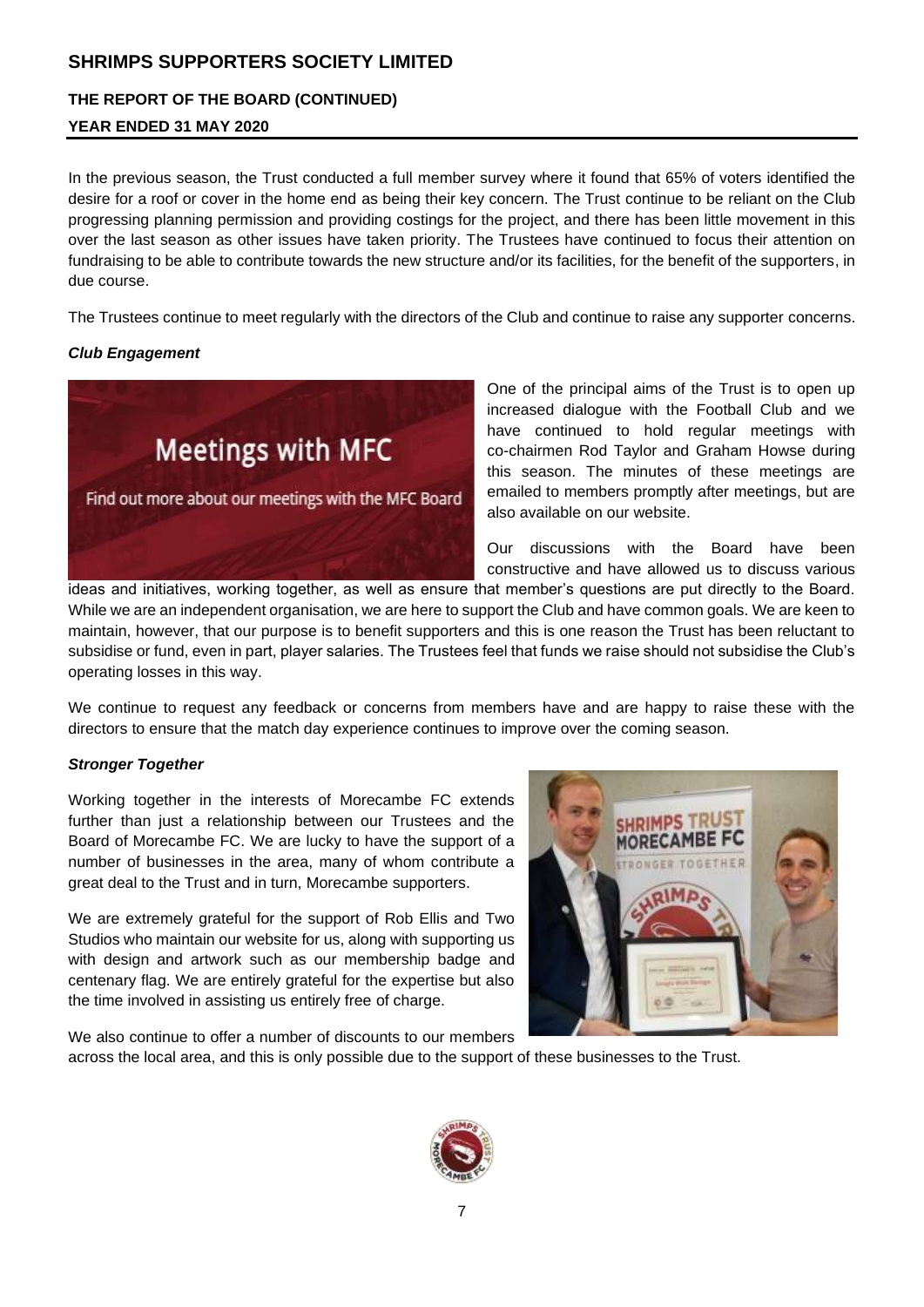## **THE REPORT OF THE BOARD (CONTINUED)**

## **YEAR ENDED 31 MAY 2020**

Chairman Steve Doran continues to build our discount database which now includes £2.50 pints on non-match days at the Boardwalk, 10% off at Spar on Thornton Road and 10% off Qualify Drive & Education.

We also continue to offer members 20% off at the Hurley Flyer which can represent great savings on food throughout the football season. We are extremely grateful to all our partners for their continued support.

Members are also automatically entered into our monthly prize draws which occur during the football season. The top prize each month is hospitality for 2 at a Morecambe FC game, which is funded by the Trust. We are also fortunate to have a wide range of partners who provide us with prizes at no cost for us to offer to our members. The Trustees would like to thank, in no particular order:

- Buzz Bingo who donate bingo for 6 to each month's draw
- Burger King, Morecambe who donate family meals each month
- The Platform, Morecambe who donate tickets to an event each month
- View café, Morecambe who donate a meal voucher
- Pizza Time, Morecambe who donate a tea time special
- Qualify Driving who donate free driving lessons
- Fiona Pierce who donates beauty treatment vouchers
- Hair by Meru and Cutting Room, for free hair cut vouchers
- The Boardwalk, Morecambe for drinks vouchers

1st 7th: 2<sub>nd</sub> WWW.BKC49.COM

MEMBERSHIP MONTHLY PRIZE DRAW

Saturday, 07 Sec 2019

The draw continues to be great value for money – completely free with your £10 membership each year! If any other businesses are keen to work with us in our membership draw, please get in touch.

#### *Membership Packs*



In addition to the discounts and prize draws, members continue to receive a pack with their £10 membership fee which includes a limited-edition badge. Black Dragon Badges again produced an excellent quality addition to members collection as designed by Rob Ellis of Two Stories. We also continued to provide a car air freshener as an additional gift to members in their packs – Shrimps fans must have the best smelling cars!

We hope that members continue to find value in their membership packs as part of their £10 annual fee, and we are even more thrilled with our centenary pack for 2020-21 which renewed members should have now received.

Membership packs continue to be sent to any members that join us from overseas. The Trust has membership presence right across the world from Asia to America. Look out for those Shrimps Trust badges while you are on your travels!

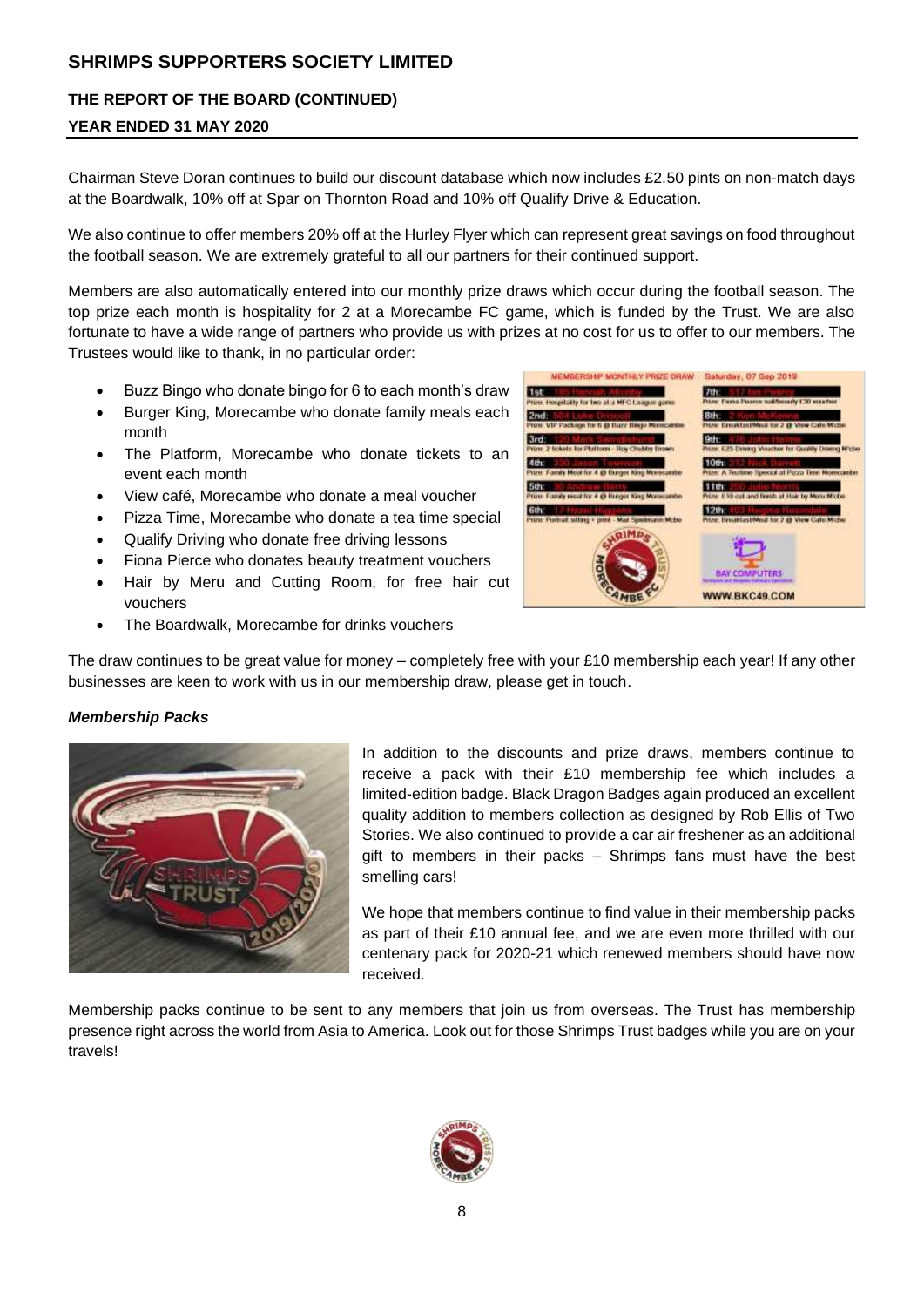**THE REPORT OF THE BOARD (CONTINUED)**

## **YEAR ENDED 31 MAY 2020**

## *Community Spirit*

While our core objectives centre around the Football Club and the Morecambe FC fan base, we have not forgotten our obligations to our local community. The Trust has taken steps in the year to spread the Morecambe FC word as much as it can in the local area, thanks to the generosity of our members

We continued to support the local food bank through a joint appeal for the Carlisle game on 7<sup>th</sup> December, along with the Football Club. As always, the Morecambe supporters have been generous in their support of their community and we are more than happy to contribute in any way we can.

We also held our now-annual toy appeal in the lead up to Christmas, where we support Morecambe FC Community Sports in their trip to Lancaster Royal Infirmary. Thank you again to our generous members.



Morecambe Football Club is a community club and we are proud to be wearing the badge and promoting the good nature of all Shrimps fans in the community.

#### *Other donations*

In addition to the £250 donated to Morecambe Ladies as part of our AGM, we also made a donation for the same value to Graham Howse's equipment appeal. Following a request at the AGM, we put this to the members and it was narrowly approved by the membership. We acknowledge from this that there is a significant proportion of the membership who want to see funds spent on projects which directly benefit supporters, rather than subsidising other costs of the Club.

We continue to be led by the members on our donations, alongside the conditions of our Trust constitution.

#### *Events*

One of our favourite annual events held by the Trust has been the annual quiz night where teams go head to head to win the Geoff Wilson Memorial Shield. Unfortunately, our planned event this year was quashed with the covid-19 pandemic – but we found a work around, and our quiz night was held online for the first time on 23 May 2020.

The quiz was entirely for fun, but we hope everyone who joined in had a great night. Thanks go to quiz master Stuart Rae who made good use of our Trust jacket for the evening.



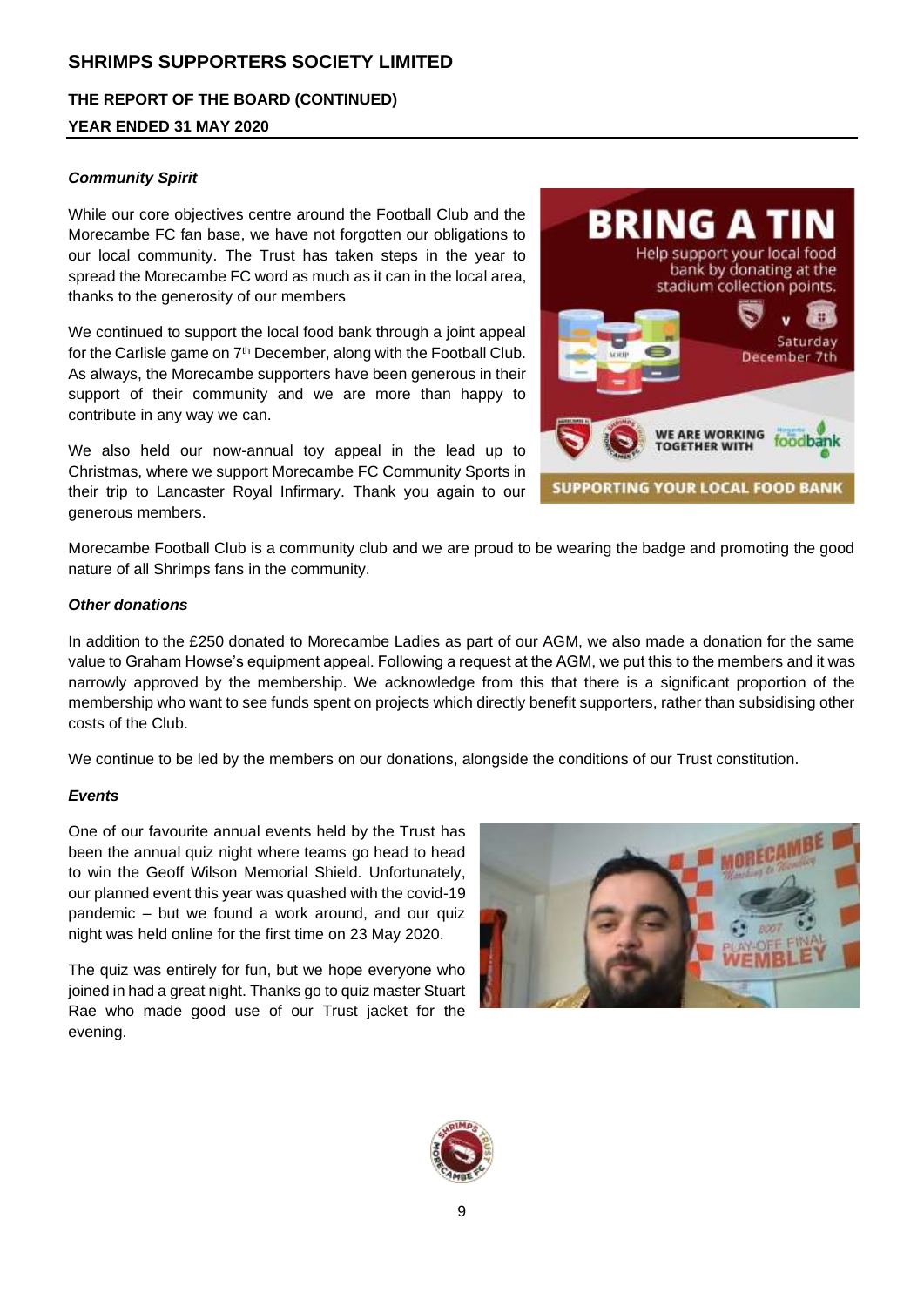# **THE REPORT OF THE BOARD (CONTINUED)**

# **YEAR ENDED 31 MAY 2020**

## *Legends Wall*



Four more inductees were chosen for the legends wall at our AGM last year – Garry Dullaghan, Kevin Ellison, JB Christie and Andy Fleming.

The four new inductees join existing members Ian Cain, Gerry Irving, Rod Taylor and Jim Bentley from last year whose banners are now on display at the back of the home end.

Unfortunately, our planned celebration for the new inductees was postponed due to the

covid-19 outbreak, but we look forward to holding an event to celebrate in the not too distant future.

#### *Volunteers*

Continuing with the "legends" theme, the Trust continues to have a hardy bunch of dedicated members who assist the Club after every single home game collecting litter from around the ground to help a stretched grounds staff team. As we reported last year, three of the most dedicated volunteers are Trust members Barbara Holt, John Taylor and Robin Taylor. We want to continue to shout about their efforts so that they know how much we appreciate their contribution.



We are a community-based Club and there are always opportunities for further supporter engagement, particularly

through the Trust. Please contact us if you feel you could offer any help, however small.

#### *Trust Calendar and Merchandise*



A recurring income stream over the last 2 seasons has been the annual Trust calendar, which has become a popular Christmas present amongst Trust members. We were delighted to obtain a sponsor for each month this year, which covered the cost of the printing of the calenders, meaning that all sales proceeds went directly to the Trust. We are grateful to Mike Williamson and Matt Rushton for providing photos for the calendar.

We have also extended our offering at the information point in JBs bar with the sale of various merchandise in the year including beanie hats, baseball caps, polo shirts, and not-forgetting replacement Trust air fresheners! All of the items have generated additional income for the Trust in the year, as well as providing members with more ways to show their support of the Shrimps.

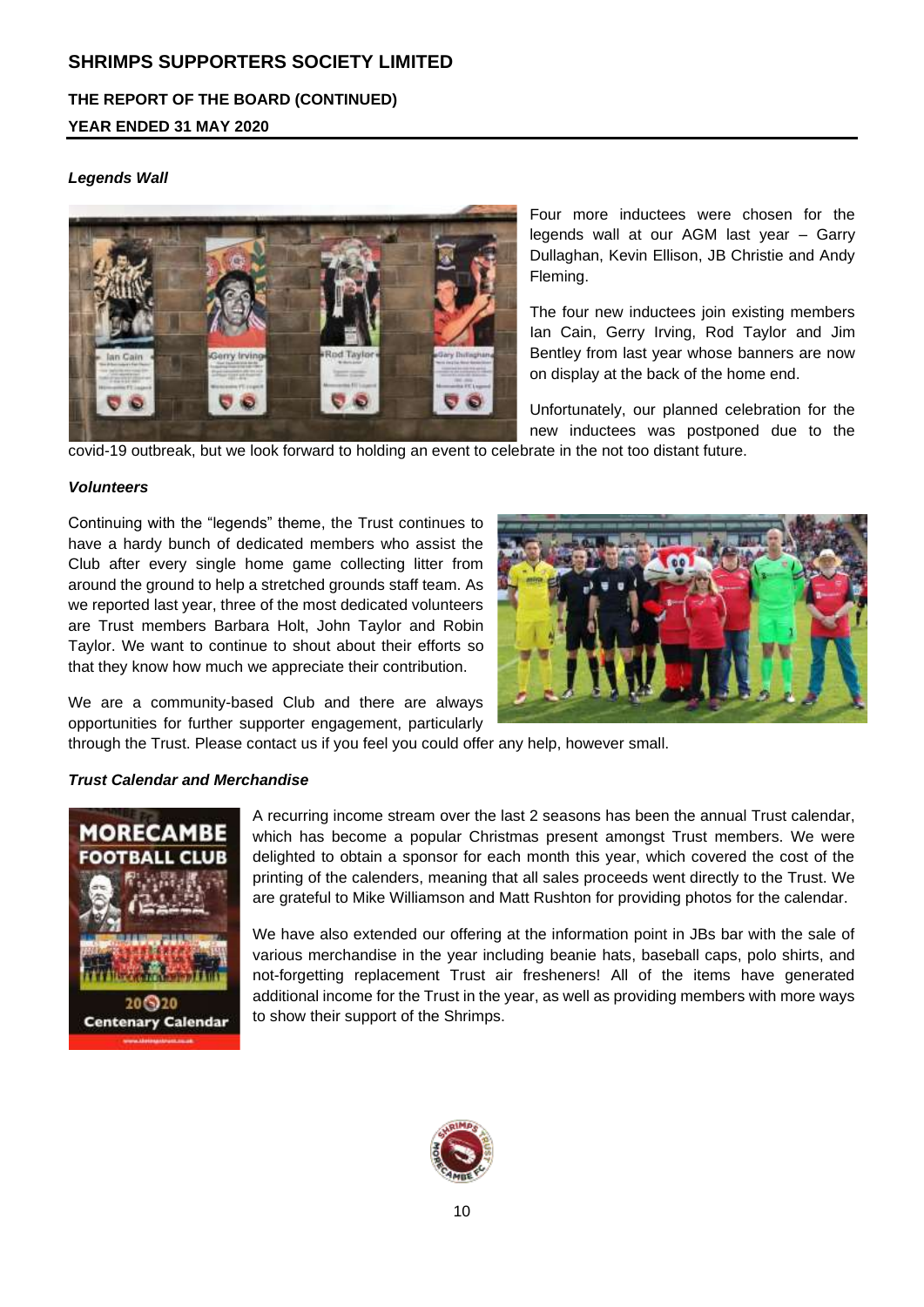**THE REPORT OF THE BOARD (CONTINUED) YEAR ENDED 31 MAY 2020**

# *Away Travel*

It has become increasingly evident that there has been an increasing demand for the Trust to provide transport to away games, and thanks to the support of Rob Wilkinson from Qualify Driving we have been able to provide six coaches to four away games in the year. With lots of hard work and organisation by the Trustees, all of the coaches have been a great success and most importantly, almost full.

As a result of this, and sponsorship from Qualify Driving, the away travel has generated a surplus in the year of £1,375 while still offering discounted travel to Trust Members. Approximately half of those that have travelled on the Trust coaches have not been members of the Trust, but as we seek to provide additional transport in coming seasons we hope that these indiviudals will join and benefit from the reduced cost.



Subject to sufficient demand and the resumption of away supporters at football stadia, the Trustees are committed to providing away travel for Trust members to any Morecambe game.

## *Shrimping all over the world*

In other engagement with our members, the Trust has run a competition to spread the Morecambe FC word by having your photo taken on your holidays all across the World, demonstrating just how far we can get the Morecambe name. While the Trust has many members all across the globe, those of us who are based in Morecambe can still clock up the air miles (at least, before COVID-19!).

Thank you to all those who entered their holiday snaps!



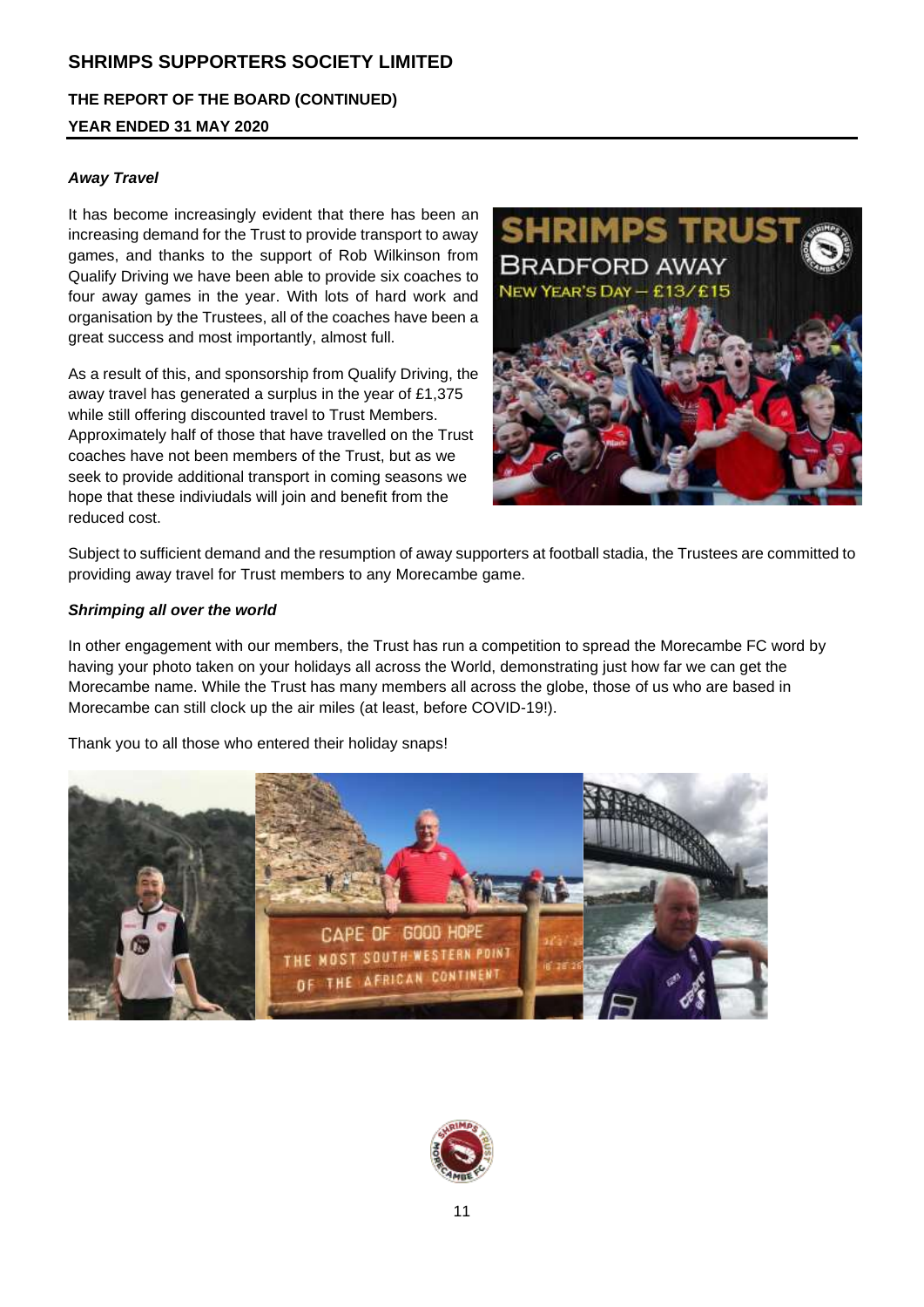## **THE REPORT OF THE BOARD (CONTINUED)**

## **YEAR ENDED 31 MAY 2020**

## *Player sponsorship*

There won't be many people rushing to fly overseas due to the Covid-19 pandemic, and there has been much wider consequences for both the Club and Trust. As you will all be aware, the season was ended early with 6 home fixtures cancelled in our 2019-20 season.

Since Derek Adams took over at the Club there had been some investment into the playing squad to stengthen numbers and ensure our safety in League 2. The Trust wished to play its part in that and agreed to sponsor additions Christoffer Mafoumbi and Ryan Cooney. Unfortunately, we didn't see any benefit from that sponsorship with the season ending but as a gesture of support for the Club during what will be a challenging time, we have honoured the sponsorship payment.

#### *Away stand flag*

As our members from last year will be aware, the Trust has fundraised to have a large flag produced for the away end to celebrary the Clubs Centenary. With fans not currently being allowed in the Mazuma Stadium, we are hopefully that . our flag will be in position so that it gives supporters something to cheer about when watching on iFollow.



We were able to obtain the flag at a significantly cheaper quote than we had obtained at this time last year, and our thanks go to our friends at the 1881 movement at Watford for this.

#### *Financial performance*

Income Breakdown 2020



Income has fallen this year by £1,489 principally due to event income last year which has not repeated this year, namely members day (£851 last year) and the fans tournament (£784 last year). Unfortunately, due to the Covid-19 pandemic, any plans that we had were cancelled towards the end of the season. For the same reason, there was no quiz night held at the Club this year, and other fundraising income is down. Membership income fell slightly to £3,897 (2019: £3,959) due to lower membership numbers.

Calendar sales and merchandise sales have continued to generate further gross income of £1,351 (2019: £1,279) and £436 (2019: £951) respectively.

The largest income stream has been away travel income as we have expanded the number of trips we travelled to this year. Total income was £5,800 and net proceeds after costs were

£1,070. We do not intend to make a profit on coaches and some are loss making, others have proven very popular and led to large surpluses.

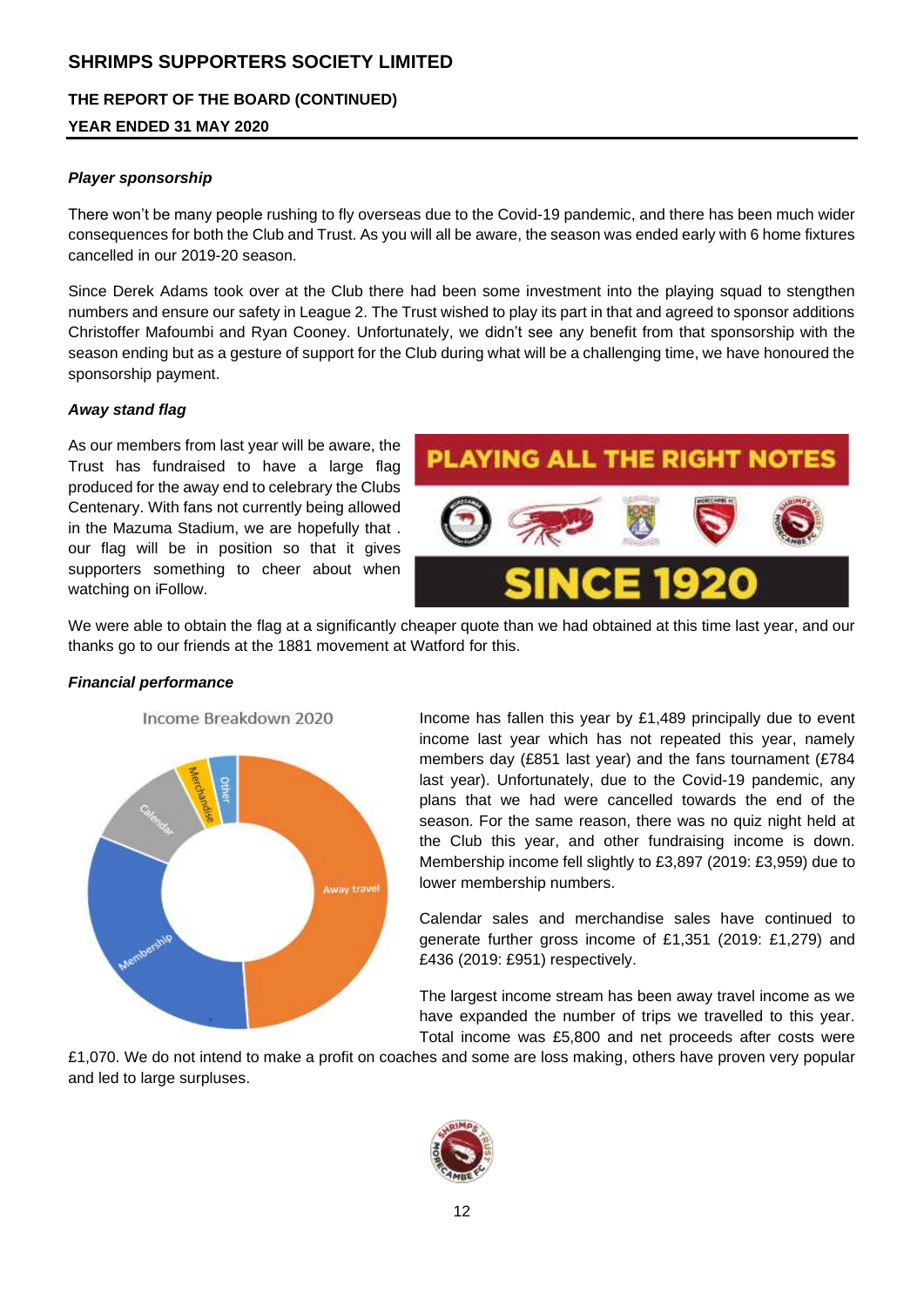## **THE REPORT OF THE BOARD (CONTINUED)**

## **YEAR ENDED 31 MAY 2020**

The generation of all of the above income streams stems from the hard work of the Trustees, who give up their time voluntarily to drive income to fund Trust initiatives to the benefit of Morecambe Football Club.

The main costs within the year naturally relate to the income streams above. This includes away travel costs of £4,730 (2019: £2,683) and merchandise and calendar costs of £783 (2019: £967). Excluding away travel costs, expenditure has fallen by £1,782 from last year despite the £570 purchase of a centenary flag as detailed elsewhere in the accounts. This is due to less donations being made, and lower costs relating to specific events (Members Day and the Fans Tournament).

The main costs relating directly to membership were member pack costs of £867 (2019: £829) and prize draw costs of £448 (2019: £552). The sum of these costs over our membership number for the year equates to a cost of over £3 per member which forms part of the £10 annual membership fee.

A further £276 (2019: £262) was spent adding to the legends wall, and £250 spent sponsoring Morecambe FC players. In addition to a £250 sponsorship of Morecambe Ladies, we also donated £500 to Morecambe FC in two parts - £250 for Graham Howse's appeal for club equipment, and £250 towards the crowdfunding appeal in May 2020. We continue to make clear that our purpose is not solely to generate further income for the Club, and we are here to benefit the wider Morecambe football community in accordance with our Society rules.

Reserves at the end of the period were £13,306 (2019: £10,301) although this includes the designated funds for "Raise the Roof" and a Flag Fund as detailed in note 13. Although the Trustees have allocated funds for these purposes, there is no current commitment to spend the amounts and therefore the expenditure will be recognised in future periods. Cash funds held by the Trust at the balance sheet date were £17,220 (2019: £13,696) and the difference between these balances and reserves continues to represent the deferred life membership income which is released over a 10-year period.

#### **Internal controls and principal risks and uncertainties**

The Board has overall responsibility for ensuring that systems of internal control are established and maintained in order to manage risk. In meeting its responsibilities, the Board has adopted a risk-based approach to internal controls which are embedded within the normal management and governance processes. This includes the regular evaluation of the nature and extent of risk to which the Society is exposed.

The Board consider that its main risk would arise from having insufficient cash resources to meet obligations. To mitigate this risk, appropriate budgeting is prepared and all expenditure is authorised at board level. The Trust considers it appropriate to retain an appropriate level of cash reserves as detailed in its reserve policy.

## **Plans for future periods**

The Trustees hope to continue the good work that has been performed to date to drive membership, promote further dialogue with the Football Club and encourage further social interaction amongst Morecambe Football Club supporters. The Trust continue to hope that there will be a swifter resolution to the desire for improvements behind the home end, but rely entirely on the Club to progress plans for us to then contribute. As always, the Trustees welcome any suggestions from the membership via email, social media or in person at our information point in JB's Bar.

The aim on field continues to be retaining the Club's league status, while ensuring the long-term future of the Club off it. There is no doubt that the Covid-19 situation is a threat to the Club continuing as a going concern, as the Club allude to in their own financial statements.

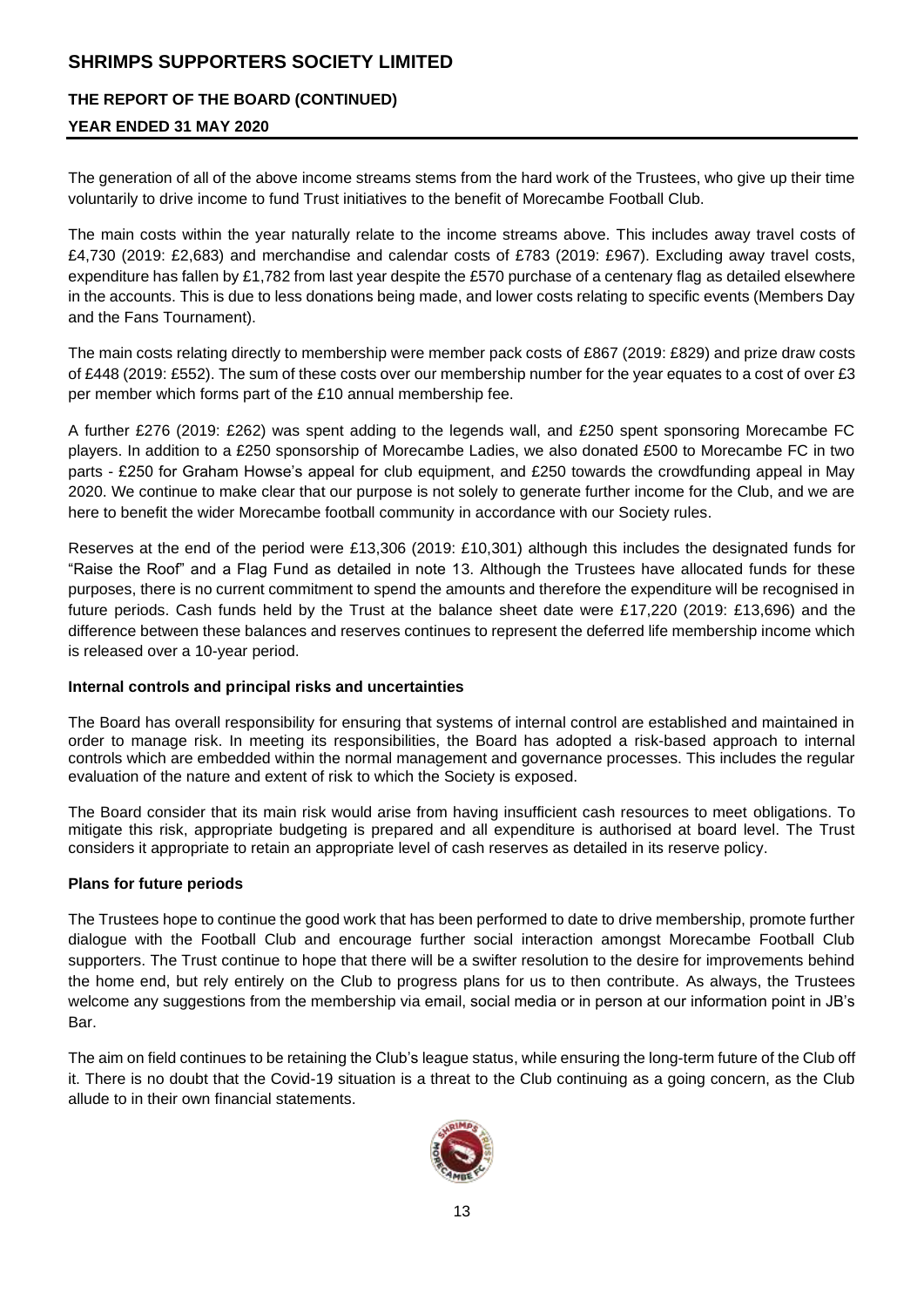## **THE REPORT OF THE BOARD (CONTINUED)**

## **YEAR ENDED 31 MAY 2020**

#### **Reserves Policy**

In line with other not for profit entities, the Trust Board consider that the Trust should always hold reserves equal to 6 months running costs to ensure that the entity has sufficient liquidity to meet all obligations. The Trust currently has reserves in excess of this policy.

A significant proportion of the Trust's reserves have been designated to be spent on specific projects which had not occurred in the year and did not give rise to an immediate liability. The expectation is that future periods will reflect deficits when this spending occurs and reserves will decrease.

The Trustees acknowledge the level of remaining reserves carried forward and note that these may be allocated to future large projects that are for the benefit of the members. The Board also consider it prudent to maintain additional reserves in the event that the Trust require such funds to ensure the continued existence of a football club in Morecambe.

The Trustees continue to invite the membership's suggestions on how to apply the reserves of the Trust through regular open meetings.

#### **Statement of board responsibilities**

The board is responsible for preparing accounts for each financial period which give a true and fair view of the state of affairs of the Society and of the income and expenditure of the society for that period. In preparing the financial statements, the Board is required to:

- Select suitable accounting policies and apply them consistently
- Make judgments and estimates that are reasonable and prudent
- State whether applicable accounting standards have been followed
- Prepare the financial statements on a going concern basis

The Board is responsible for keeping proper accounting records which disclose with reasonable accuracy at any time the financial position of the Society and to enable them to ensure that the accounts comply with the Co-operative and Community Benefit Societies Act 2014. It is also responsible for safeguarding the assets of the Society and hence for taking reasonable steps for the prevention and detection of fraud and other irregularities.

#### **Independent examiner**

The independent examiner, Mark Rose, was re-appointed during the year will be proposed for re-election at the forthcoming AGM.

#### **Annual general meeting**

The Annual General Meeting will be held on 14<sup>th</sup> November 2020.

The Report of the Board was approved by the Board on 21 October 2020 and was signed on its behalf by:

Treasurer **Chair** Chair Chair Secretary

**Jack Steer Steve Doran Joanna Wilkinson**

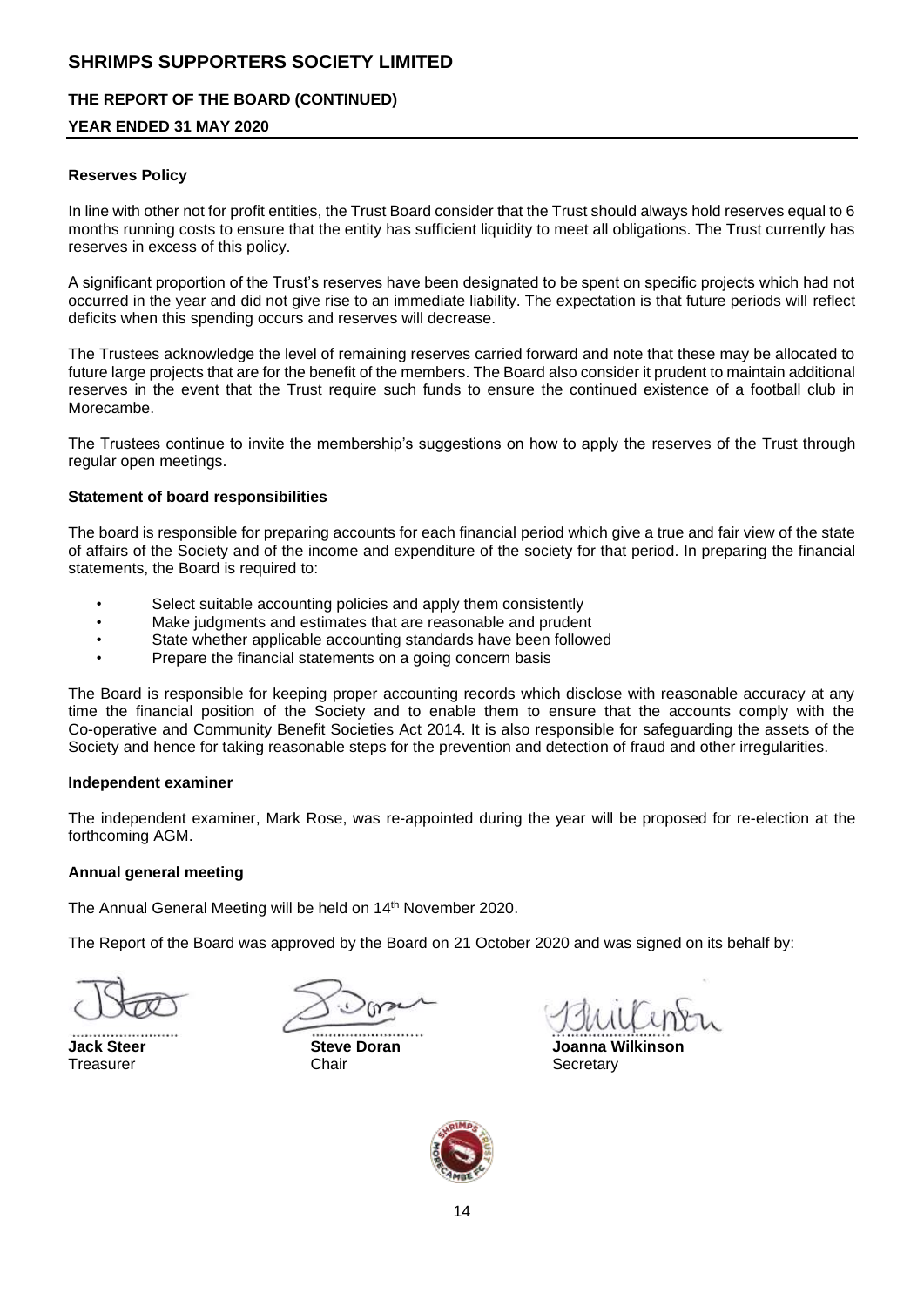# **INDEPENDENT EXAMINER'S REPORT TO THE MEMBERS OF SHRIMPS SUPPORTERS SOCIETY LIMITED**

# **YEAR ENDED 31 MAY 2020**

I report to the members on the unaudited accounts for the year ended 31 May 2020 set out on pages 16 to 29.

This report is made solely to the society's members, as a body. My examination work has been undertaken so that I might state to the society's members those matters I am required to state to them in an examiners' report and for no other purpose. To the fullest extent permitted by law, I do not accept or assume responsibility to anyone other than the society and the society's members, as a body, for my work, for this report, or for the opinions I have formed.

#### **Respective responsibilities of Society Board Members and the examiner**

The Society Board Members consider that an audit is not required for this period as an appropriate resolution was approved by the Board and has been ratified by Members at the Society's AGM. The Board consider that an independent examination is appropriate.

It is my responsibility to:

- examine the accounts
- follow the procedures laid down in the General Directions given by Supporters Direct; and
- state whether particular matters have come to my attention.

#### **Basis of Independent Examiner's statement**

My examination was carried out in accordance with General Directions given by Supporters Direct. An examination includes a review of the accounting records kept by the Society and as a comparison of the accounts presented with those records. It also includes consideration of any unusual items or disclosures in the accounts, and seeking explanations from the Society Board Members concerning such matters. The procedures undertaken do not provide all the evidence that would be required in an audit, and consequently I do not express an audit opinion on the accounts.

#### **Independent Examiner's statement**

In the course of my examination, no matter has come to my attention:

- which gives me reasonable cause to believe that, in any material respect, the Society Board Members have not met the requirements to ensure that:
	- o proper accounting records are kept
	- $\circ$  accounts are prepared which agree with the accounting records and comply with the generally accepted accounting requirements; or
- to which, in my opinion, attention should be drawn in order to enable a proper understanding of the accounts to be reached.

**Mark Rose ACA Chartered Accountant** C/O 63 Victoria Street Morecambe Lancashire LA4 4AF

25 October 2020

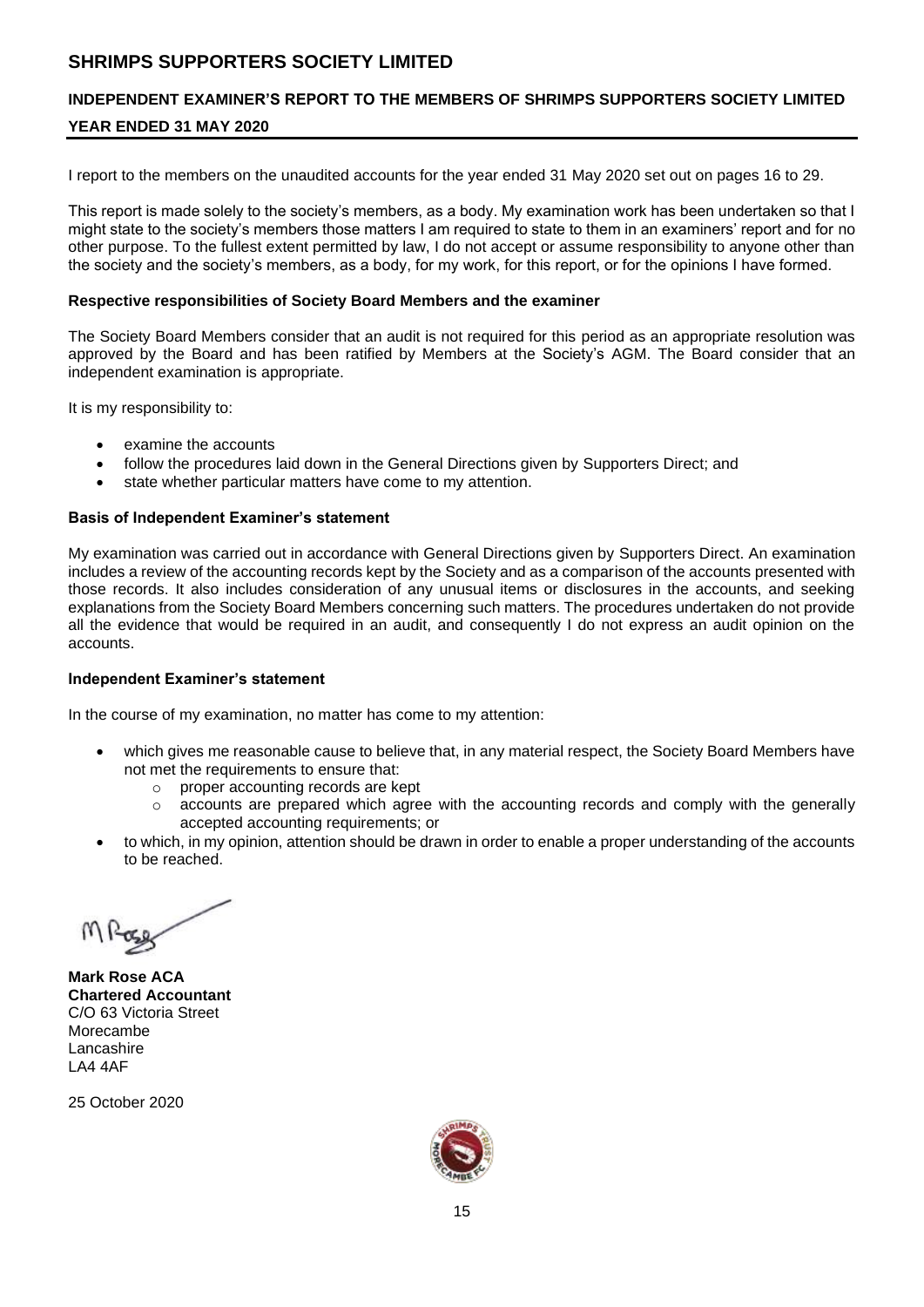## **INCOME AND EXPENDITURE ACCOUNT**

## **YEAR ENDED 31 MAY 2020**

|                                    | <b>Notes</b> | 2020<br><b>Total</b><br>£ | 2019<br>Total<br>£ |
|------------------------------------|--------------|---------------------------|--------------------|
| Income                             | $\mathbf{3}$ | 11,947                    | 13,436             |
| Expenditure                        | 4            | (8,942)                   | (8,667)            |
| Surplus from activities before tax |              | 3,005                     | 4,769              |
| Tax                                |              |                           |                    |
| Surplus for the financial period   |              | 3,005                     | 4,769              |

All of the activities of the Society are classed as continuing.

The Society has no recognised gains or losses other than the results for the period as set out above.

These accounts were approved by the Board and authorised for issue on 21 October 2020, and are signed on their behalf by:

Treasurer Chair Chair Chair Secretary

**Jack Steer Steve Doran Joanna Wilkinson**

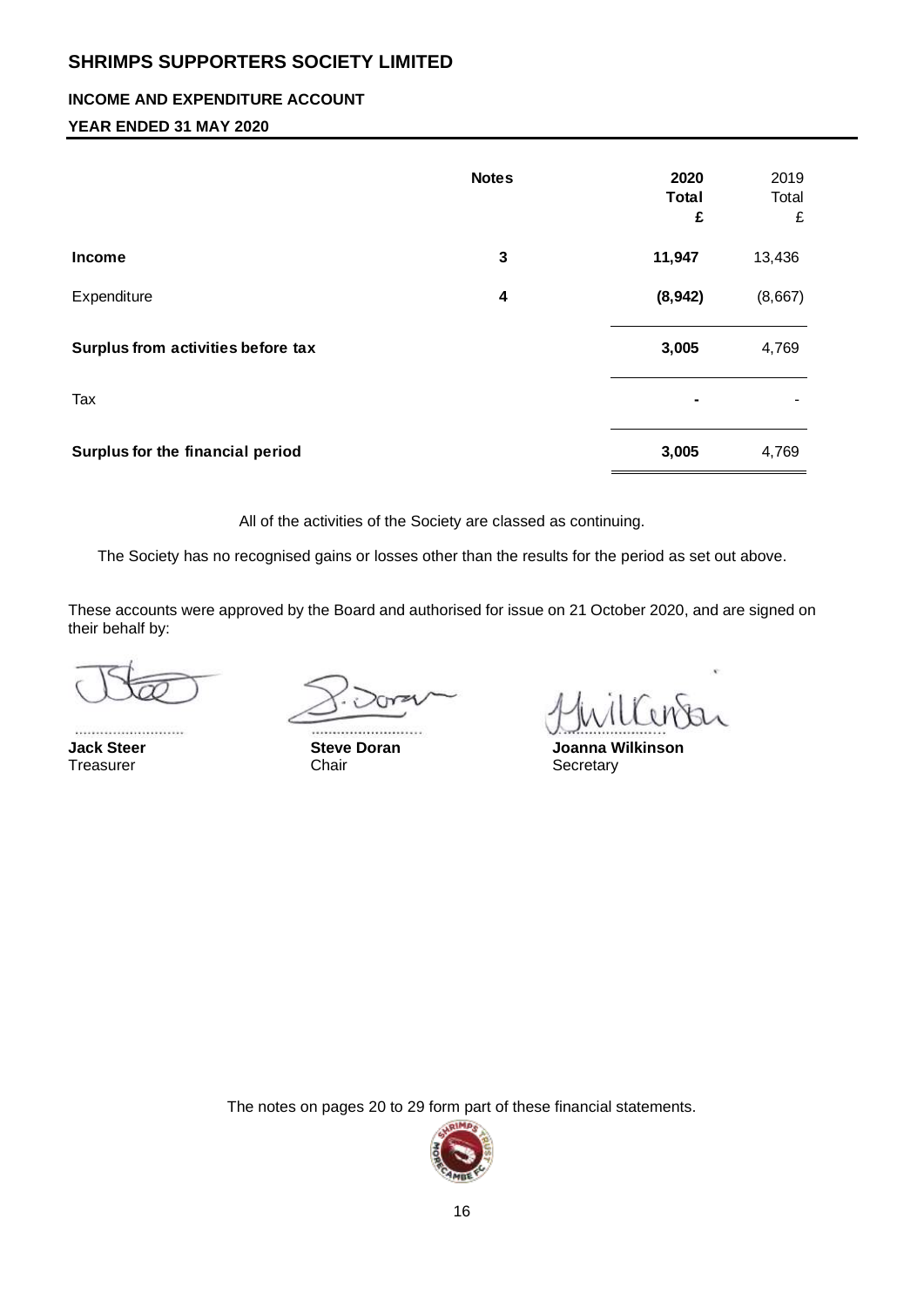## **BALANCE SHEET**

## **AS AT 31 MAY 2020**

|                                              | <b>Notes</b>   | 2020     |         | 2019   |         |
|----------------------------------------------|----------------|----------|---------|--------|---------|
|                                              |                | £        | £       | £      | £       |
| <b>Fixed assets</b>                          |                |          |         |        |         |
| Investments                                  | 6              | 100      |         | 100    |         |
|                                              |                |          | 100     |        | 100     |
| <b>Current assets</b>                        |                |          |         |        |         |
| <b>Stock</b>                                 | $\overline{7}$ | 298      |         | 616    |         |
| <b>Debtors</b>                               | 8              | 334      |         | 346    |         |
| Cash at bank and in hand                     |                | 17,220   |         | 13,696 |         |
|                                              |                | 17,852   |         | 14,658 |         |
| Creditors: amounts falling due within        |                |          |         |        |         |
| one year                                     | 9              | (1, 242) |         | (951)  |         |
| <b>Net current assets</b>                    |                |          | 16,610  |        | 13,707  |
| <b>Total assets less current liabilities</b> |                |          | 16,710  |        | 13,807  |
| Creditors: amounts falling due in            |                |          |         |        |         |
| greater than one year                        | 10             |          | (2,994) |        | (3,090) |
| <b>Total net assets</b>                      |                |          | 13,716  |        | 10,717  |
| <b>Capital and reserves:</b>                 |                |          |         |        |         |
| Share capital                                | 12             |          | 410     |        | 416     |
| Income and expenditure reserve               | 13             |          | 13,306  |        | 10,301  |
| <b>Total funds</b>                           |                |          | 13,716  |        | 10,717  |

The members have opted to disapply section 83 of the Co-operative and Community Benefit Societies Act 2014 as prescribed in Section 84 and therefore these accounts are unaudited.

These accounts were approved by the Board and authorised for issue on 21 October 2020, and are signed on their behalf by:

Treasurer Chair Chair Chair Secretary

 $\frac{1}{2}$ 

**Jack Steer Steve Doran Joanna Wilkinson** 

#### **Registered Society Number: 7485**

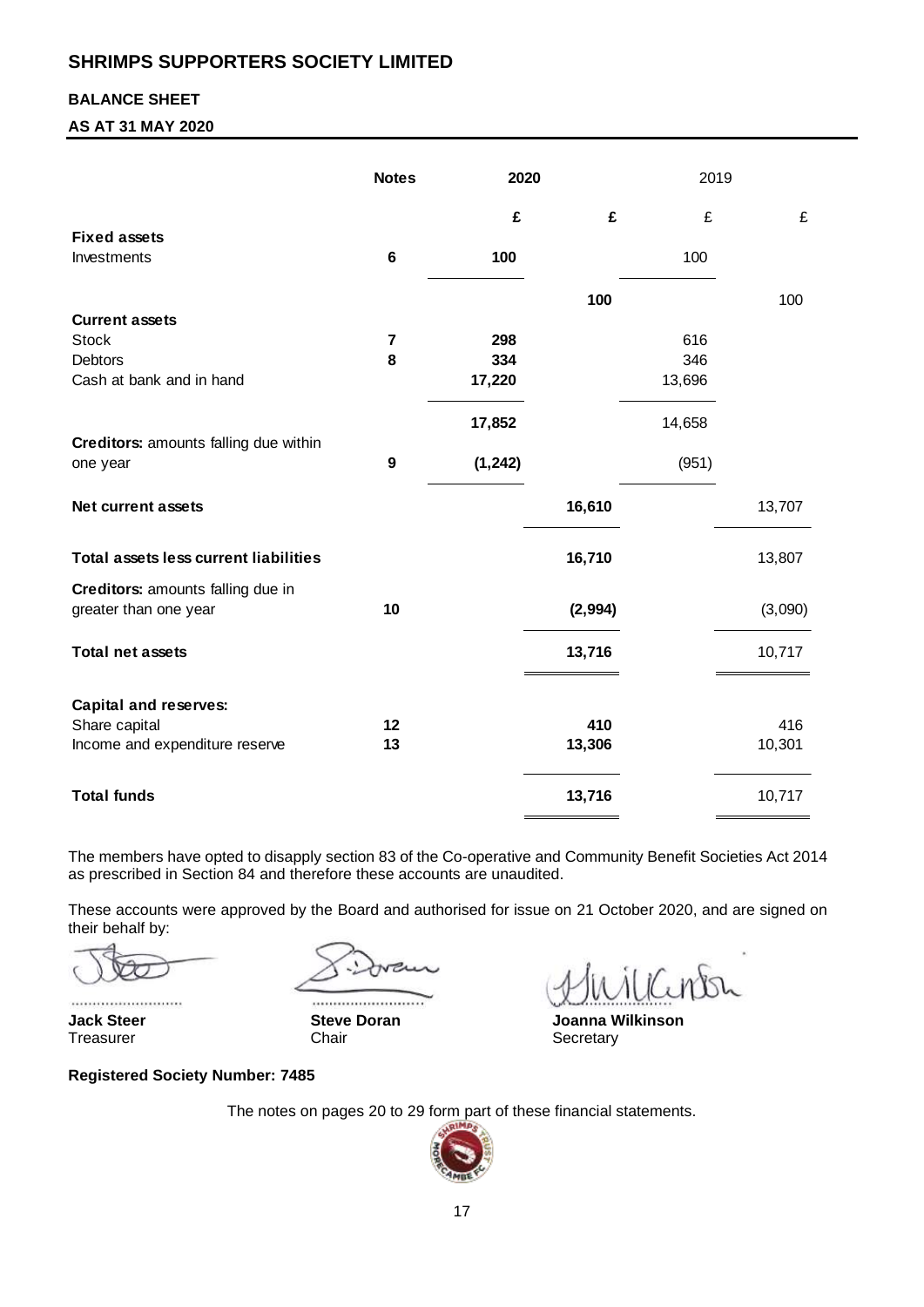## **STATEMENT OF CHANGES IN EQUITY**

## **YEAR ENDED 31 MAY 2020**

|                                          | capital<br>£ | Called-up Income and<br>share expenditure<br>reserve<br>£ | <b>Total</b><br>£ |
|------------------------------------------|--------------|-----------------------------------------------------------|-------------------|
| At 1 June 2018                           | 394          | 5,532                                                     | 5,926             |
| Surplus for the period ended 31 May 2019 |              | 4,769                                                     | 4,769             |
|                                          | 394          | 10,301                                                    | 10,695            |
| Share capital issued<br>Cancelled shares | 106<br>(84)  |                                                           | 106<br>(84)       |
| At 31 May 2019                           | 416          | 10,301                                                    | 10,717            |
| Surplus for the year ended 31 May 2020   |              | 3,005                                                     | 3,005             |
|                                          | 416          | 13,306                                                    | 13,722            |
| Share capital issued<br>Cancelled shares | 73<br>(79)   |                                                           | 73<br>(79)        |
| At 31 May 2020                           | 410          | 13,306                                                    | 13,716            |

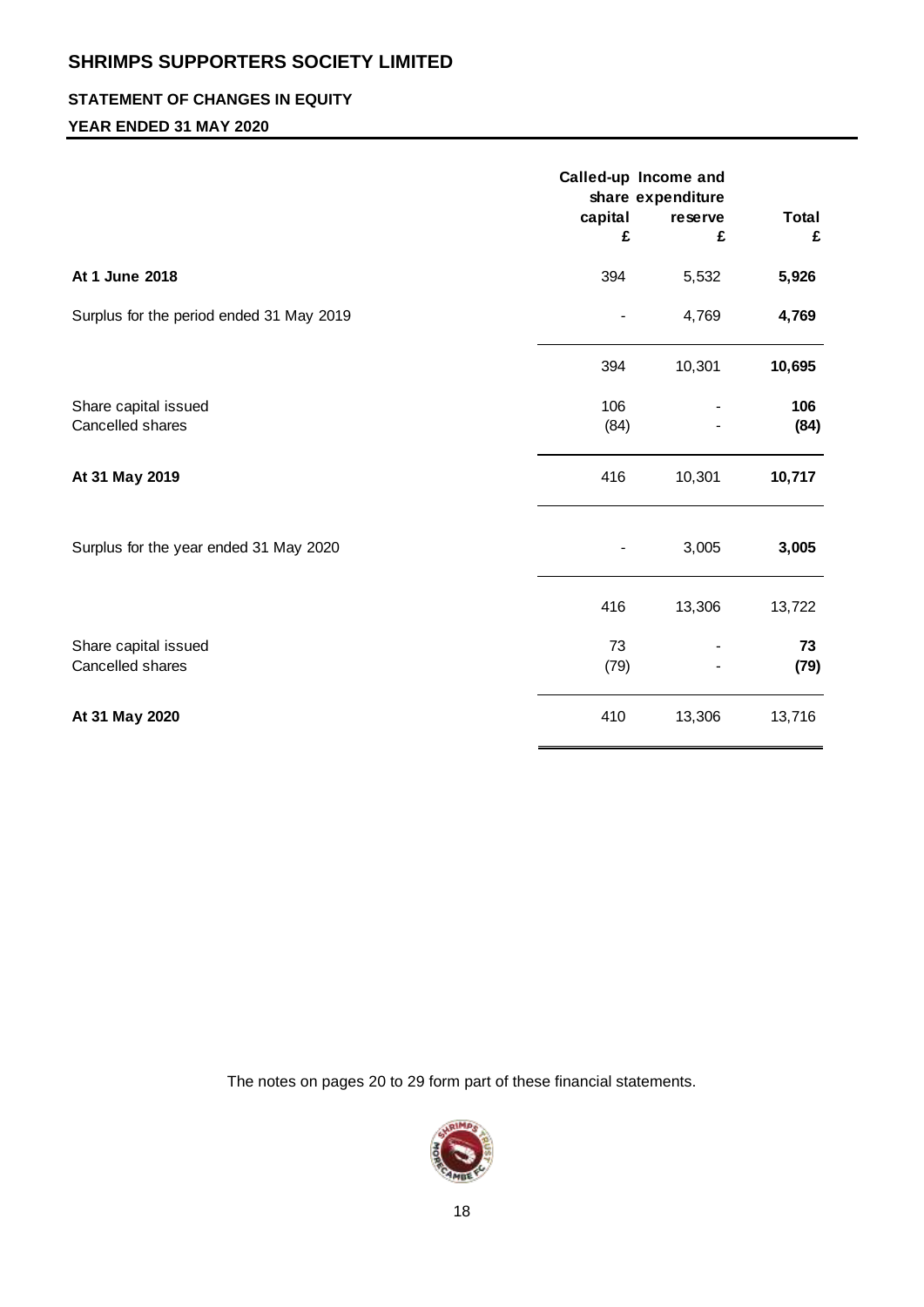# **CASH FLOW STATEMENT**

## **YEAR ENDED 31 MAY 2020**

|                                                                            | 2020   | 2019   |
|----------------------------------------------------------------------------|--------|--------|
|                                                                            | £      | £      |
| Net cash generated from operating                                          |        |        |
| activities                                                                 | 3,530  | 3,798  |
|                                                                            |        |        |
| Cash flow from financing activities                                        |        |        |
| Share capital issued in year                                               | 73     | 106    |
| Cancelled share capital                                                    | (79)   | (84)   |
|                                                                            | (6)    | 22     |
| Net change in cash and cash                                                |        |        |
| equivalents                                                                | 3,524  | 3,820  |
|                                                                            |        |        |
| Cash and cash equivalents b/fwd                                            | 13,696 | 9,876  |
|                                                                            |        |        |
| Cash and cash equivalents c/fwd                                            | 17,220 | 13,696 |
|                                                                            |        |        |
| Reconciliation of operating surplus to cash flow from operating activities |        |        |
| Surplus for the year                                                       | 3,005  | 4,769  |
| Decrease/(Increase) in stock                                               | 318    | (616)  |
| Decrease/(Increase) in debtors                                             | 12     | (96)   |
| (Decrease)/Increase in creditors                                           | 195    | (259)  |
|                                                                            |        |        |
| Net cash generated from operating activities                               | 3,530  | 3,798  |
|                                                                            |        |        |
| Analysis of cash and cash equivalents                                      |        |        |
| Cash at bank and in hand                                                   | 17,220 | 13,696 |
|                                                                            |        |        |
|                                                                            | 17,220 | 13,696 |
|                                                                            |        |        |

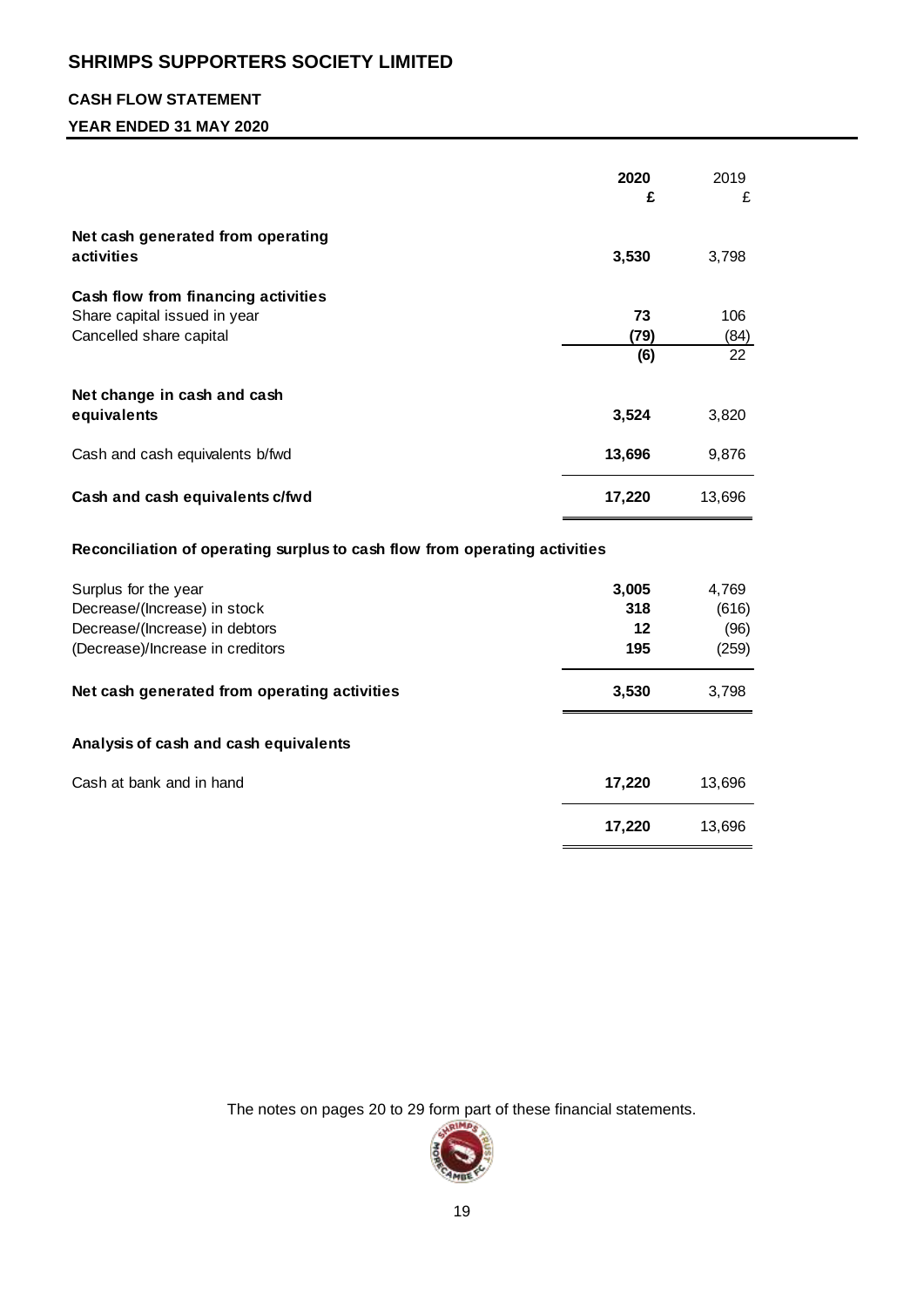## **NOTES TO THE FINANCIAL STATEMENTS**

## **YEAR ENDED 31 MAY 2020**

#### **1 Accounting policies**

The Trust is incorporated with Limited Liability under the Co-operative and Community Benefit Societies Act 2014 as a Community Benefit Society. The Trust is registered as Shrimps Supporters Society Limited, registration number RS7485.

The Trust is an associate member of the Football Supporters' Association, incorporating Supporters Direct.

#### **Basis of accounting**

The Financial Statements have been prepared in accordance with applicable accounting standards including Financial Reporting Standard 102 '*The Financial Reporting Standard Applicable in the UK and Republic of Ireland'* (FRS102). The Financial Statements are also prepared under the requirements of the Co-operate and Community Benefit Societies Act 2014. The Financial Statements have been prepared on a going concern basis under the historical cost convention.

The significant accounting policies applied in the preparation of these Financial Statements are set out below.

#### **Going concern**

The financial statements have been prepared on a going concern basis as the trustees believe that no material uncertainties exist. The trustees have considered the level of funds held and the expected level of income and expenditure for 12 months from authorising these financial statements. The budgeted income and expenditure is sufficient with the level of reserves for the Society to be able to continue as a going concern.

The Trustees have considered the impact of the COVID-19 pandemic but feel there is no material impact on the Society and the going concern basis of accounts preparation remains appropriate.

#### **Income**

Income represents membership income from Trust members who are able to join the Trust through its annual membership scheme. The Trust also offers a life membership scheme. Membership to the trust is considered to run alongside the entity's accounting period to 31 May. The Trust has also offered dual membership from half way through this season to 31 May 2021 and has deferred the relevant proportion of this income.

Where a life member joins the Trust, their membership is spread over a period of 10 years which is considered to be a reasonable accounting basis for income recognition. This results in an annual charge to the income and expenditure account equal to that of an annual member for those 10 years.

Donations received by the Trust are recognised on an accruals basis where the Trust is aware that it is entitled to the funds. This is usually on receipt of the money.

Income received from the sale of goods (merchandise and calendars) and is recognised when the risks and rewards of ownership of those goods has passed to the buyer.

Away travel income and event income is recognised when the event has occurred and the Trust's responsibilities are fulfilled.

Where the Trust has assisted in organising events that have raised money for charitable causes and the collection of such money has not been controlled by the Trust, no income or the associated donation is recognised in these accounts.

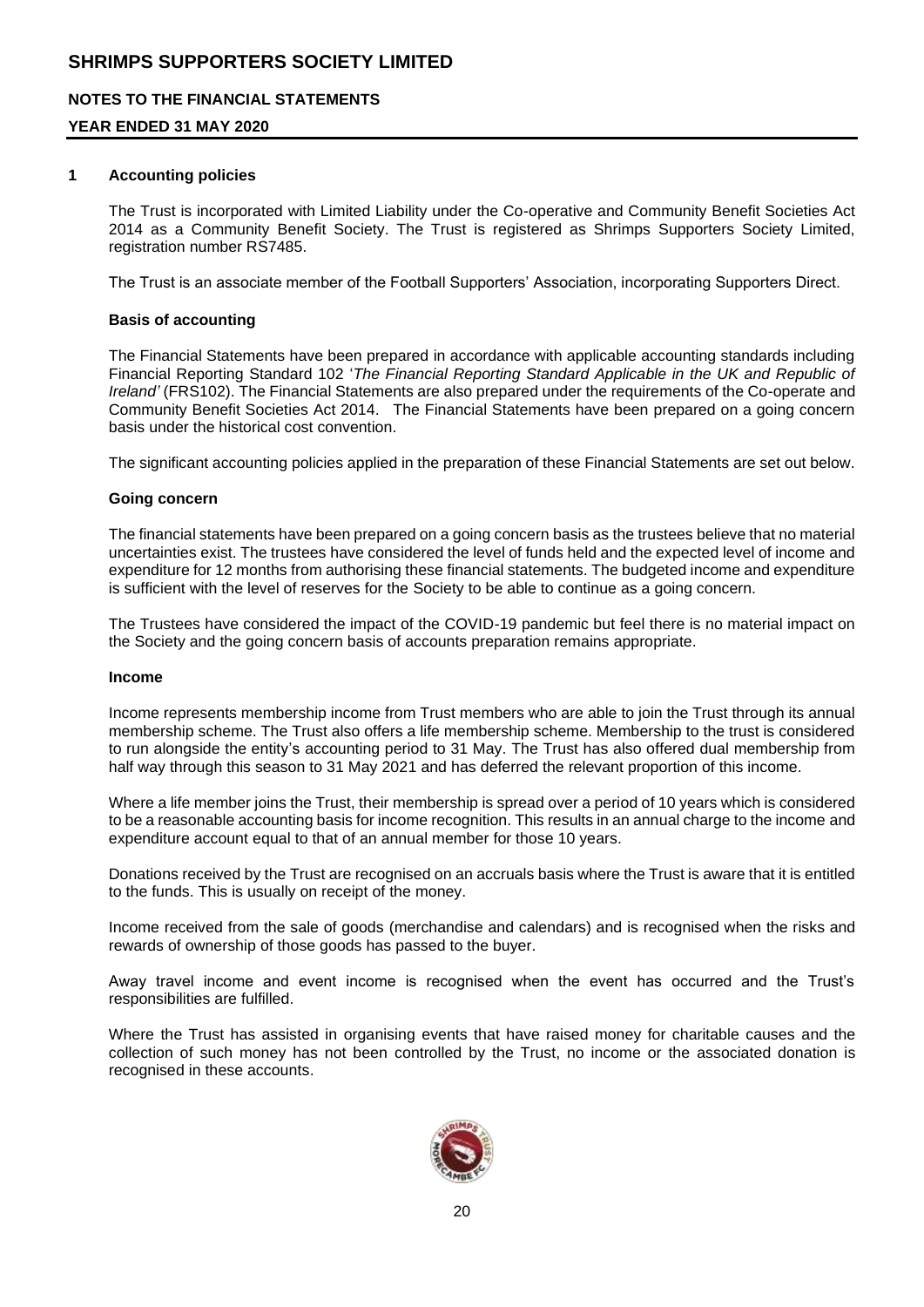## **NOTES TO THE FINANCIAL STATEMENTS**

## **YEAR ENDED 31 MAY 2020**

#### **1 Accounting policies (continued)**

#### **Expenditure**

Expenditure is recognised on an accruals basis in the financial statements when the Society has a legal responsibility to make payment. The Society is not VAT registered and all expenditure is included gross of VAT.

The Trustees have determined that items should only be considered for treatment as capital purchases if they exceed £250 in value. There has been no such expenditure in either period.

#### **Donated goods and services**

The Trust is most grateful for the support of many local businesses. In the event that the Trust receives a material good or service free of charge, if the value of this can be reliably measured, the Trust will reflect the cost of this gift and show an equal donation in the financial statements.

The Trust does not reflect any cost in these financial statements for the time benefit of its volunteers, including the Trustees, which is considered to add great economic benefit to the Trust and the wider Football Club. The Trustees are grateful for the support of all the Trust's volunteers.

#### **Investments**

The Trust holds a small investment in Morecambe Football Club Limited which allows its representation at the Clubs AGM which is considered to be in the interest of the Society's members. The investment in the Club is held at the cost to the Trust.

Shares acquired in an earlier period were acquired at par and further shares were transferred from previous supporter groups. No value has been attributed to these additional shares in the financial statements.

#### **Impairment**

Assets not measured at fair value are reviewed for any indication that the asset may be impaired at each Balance Sheet date. If such indication did exist, the recoverable amount is estimated and compared to the carrying amount. Where the carrying amount exceeds its recoverable amount, an impairment loss is recognised in expenditure through the Income and Expenditure Account.

#### **Debtors and Creditors**

Debtors and Creditors receivable or payable within one year are recorded at transaction price. Any losses arising from impairment of these balances would be recognised in the Income and Expenditure Account.

Life membership which is spread over 10 years is deferred and the element that will be released in accounting periods exceeding 12 months from the balance sheet date is recognised in creditors due in more than one year. Such amounts are not discounted to present value on the grounds that any adjustment would be immaterial to these financial statements and would provide no additional clarity to the readers of the accounts.

#### **Cash and cash equivalents**

Cash balances are deposits held on call with banks and cash in hand balances. The Trust also operates a PayPal account to facilitate online memberships, and an iZettle account for point of sale purchases. The Trust has also made use of a GoCardless facility for taking direct debit payments.

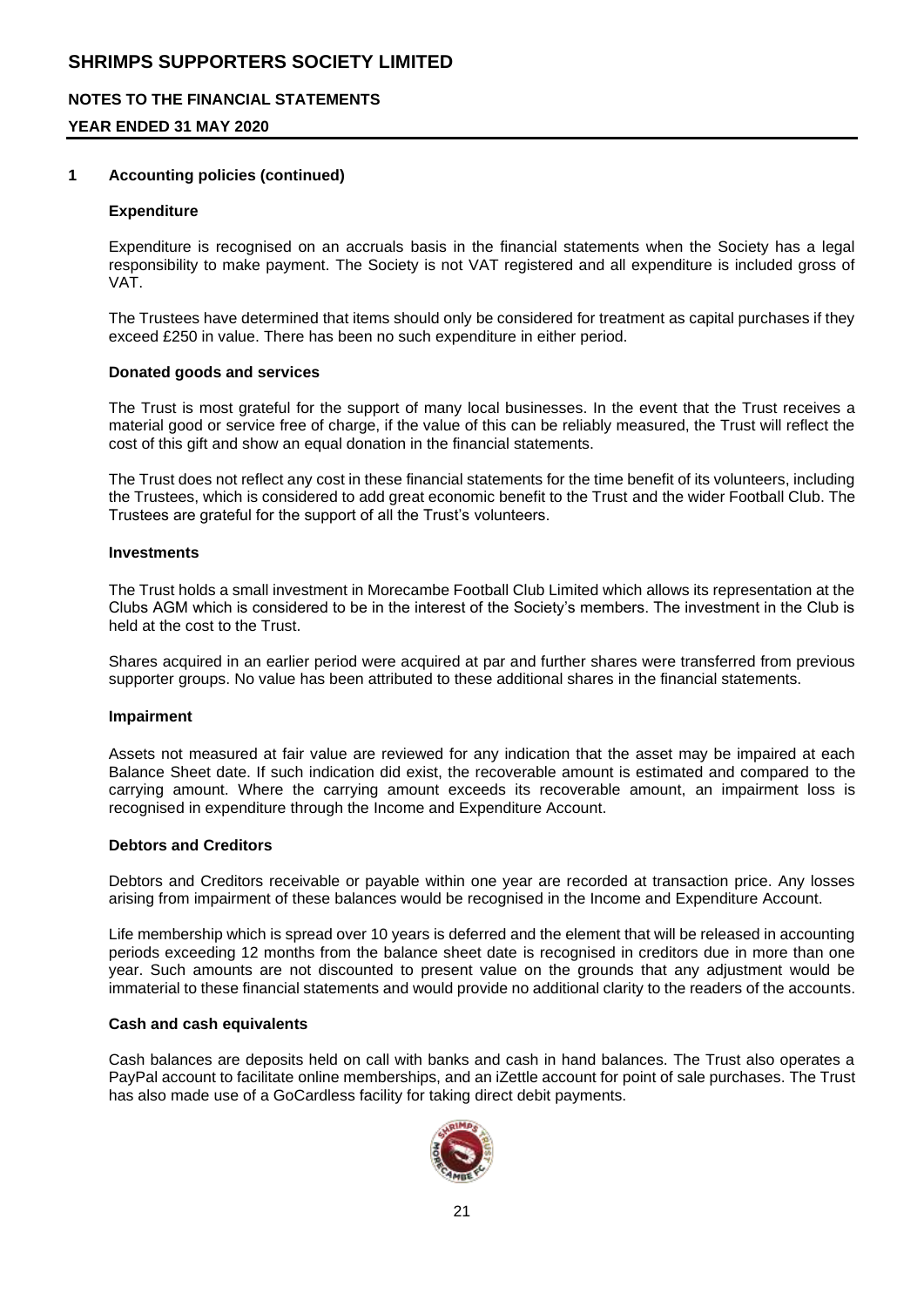## **NOTES TO THE FINANCIAL STATEMENTS**

## **YEAR ENDED 31 MAY 2020**

#### **1 Accounting policies (continued)**

#### **Stock**

Stock represents merchandise and other membership pack stock held at the balance sheet date and is recognised at the lower of cost and net realisable value. Where the Trustees consider stock to no longer have value, it is expensed in the current period.

#### **Share Capital**

Each member of the Society is allocated 1 ordinary £1 share from their initial membership subscription to the Society. Under the Society rules, if a member ceases to be a member of the Trust their share is cancelled and the amount subscribed becomes property of the Trust. A member ceases to be a member if their annual subscription is not paid.

#### **Reserves**

The Society's reserves are unrestricted however the Society is asset locked. The surpluses of the Society are not to be distributed either directly or indirectly in any way whatsoever to the members of the society but shall be applied to maintain prudent reserves and to make expenditure to achieve the Society's objects. The Trustees have designated funds in the year as described in note 13 to these accounts.

Pursuant to regulations made under section 1 of the Co-operatives and Community Benefit Societies Act 2014 all of the society's assets are subject to a restriction on their use.

#### **Financial instruments**

The Society has elected to apply the provisions of Section 11 'Basic Financial Instruments' of FRS 102 to all of its financial instruments. It has no instruments that fall under Section 12 'Other Financial Instruments Issues'. Financial instruments are recognised in the Society's balance sheet when the Society becomes party to contractual provisions of the instrument.

#### *Basic financial assets*

Basic financial assets, which include debtors and cash and bank balances, are initially measured at transaction price including transaction costs and are subsequently carried at amortised cost using the effective interest method. Financial assets classified as receivable within one year are not amortised.

#### *Impairment of financial assets*

Financial assets are assessed for indicators of impairment at each reporting end date. If an asset is impaired, the impairment loss is recognised in the income and expenditure account.

#### *De-recognition of financial assets*

Financial assets are derecognised only when the contractual rights to the cash flows from the asset expire or are settled, or when the company transfers the financial asset and substantially all the risks and rewards of ownership to another entity.

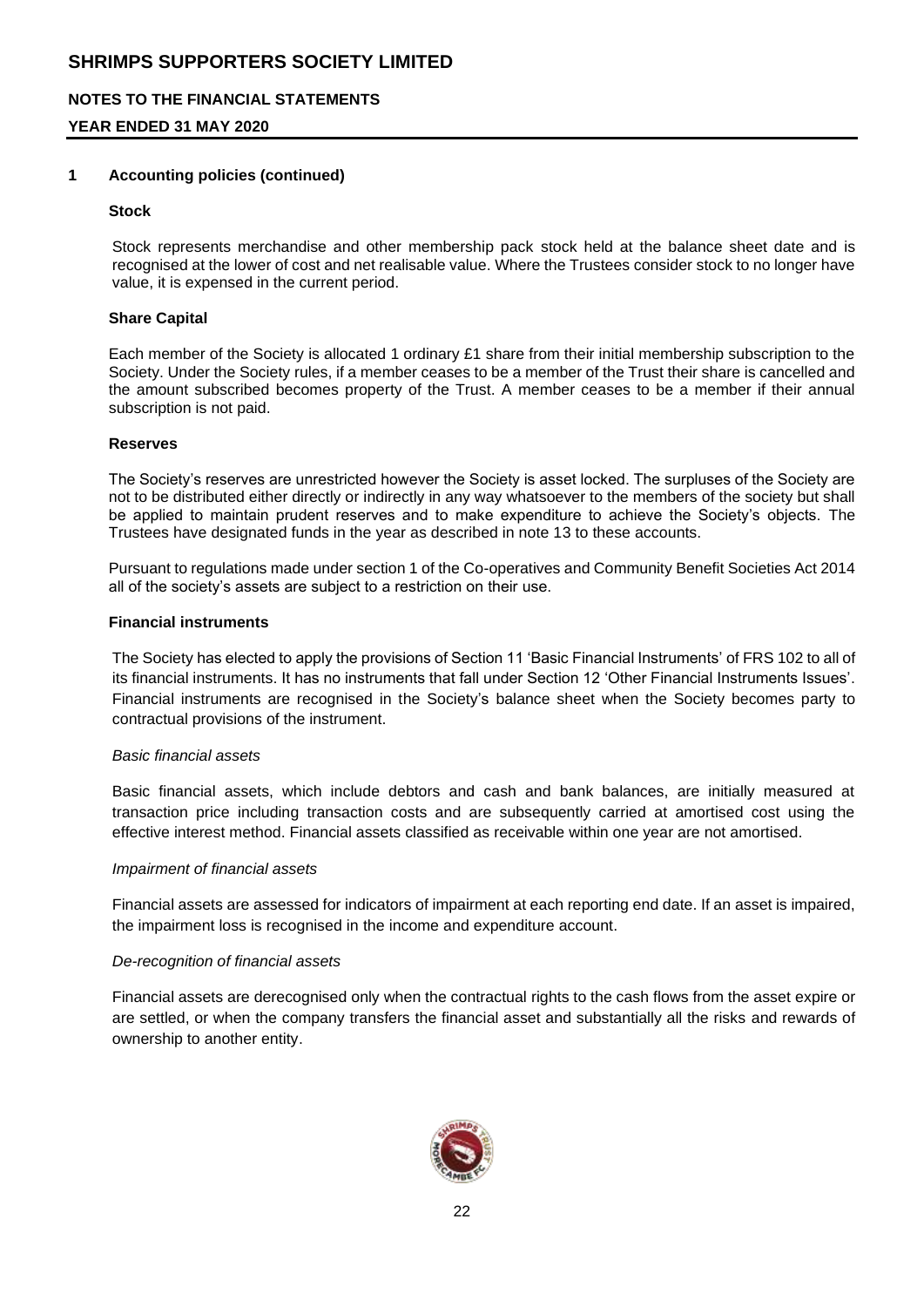## **NOTES TO THE FINANCIAL STATEMENTS**

## **YEAR ENDED 31 MAY 2020**

#### **1 Accounting policies (continued)**

#### *Classification of financial liabilities*

Financial liabilities and equity instruments are classified according to the substance of the contractual arrangements entered into. An equity instrument is any contract that evidences a residual interest in the assets of the society after deducting all of its liabilities.

#### *Basic financial liabilities*

Basic financial liabilities, including creditors, are initially recognised at transaction price. Financial liabilities classified as payable within one year are not amortised.

Financial liabilities are derecognised when the company's contractual obligations expire or are discharged or cancelled.

#### **Taxation**

The Society is exempt from Corporation Tax as a mutual benefit society.

#### **External scrutiny of accounts**

The members have opted to disapply section 83 of the Co-operative and Community Benefit Societies Act 2014 as prescribed in Section 84 and therefore these accounts are unaudited. In accordance with the rules of Supporter Direct, the Trust has opted to have an independent examination of the financial statements to provide adequate transparency and external review of the finance of the society.

#### **2 Judgements and key sources of estimation uncertainty**

In the application of the Society's accounting policies, the Board are required to make judgements, estimates and assumptions about the carrying amounts of assets and liabilities that are not readily apparent from other sources.

The estimates and underlying assumptions are reviewed on an ongoing basis. Revisions to accounting estimates are recognised in the period in which the estimate is revised where the revision affects only that period, or in the period of the revision and future periods where the revision affects both current and future periods.

#### **Key assumptions, judgements and estimates**

The Trustees draw attention to the policy for recognition of life membership income over a 10-year period. This is considered to be the most reasonable basis for spreading life membership income based on current membership values.

The Board do not believe there are any other material key assumptions, judgement or estimates in the financial statements and draw attention to the accounting policies that are already explained in detail in these financial statements.

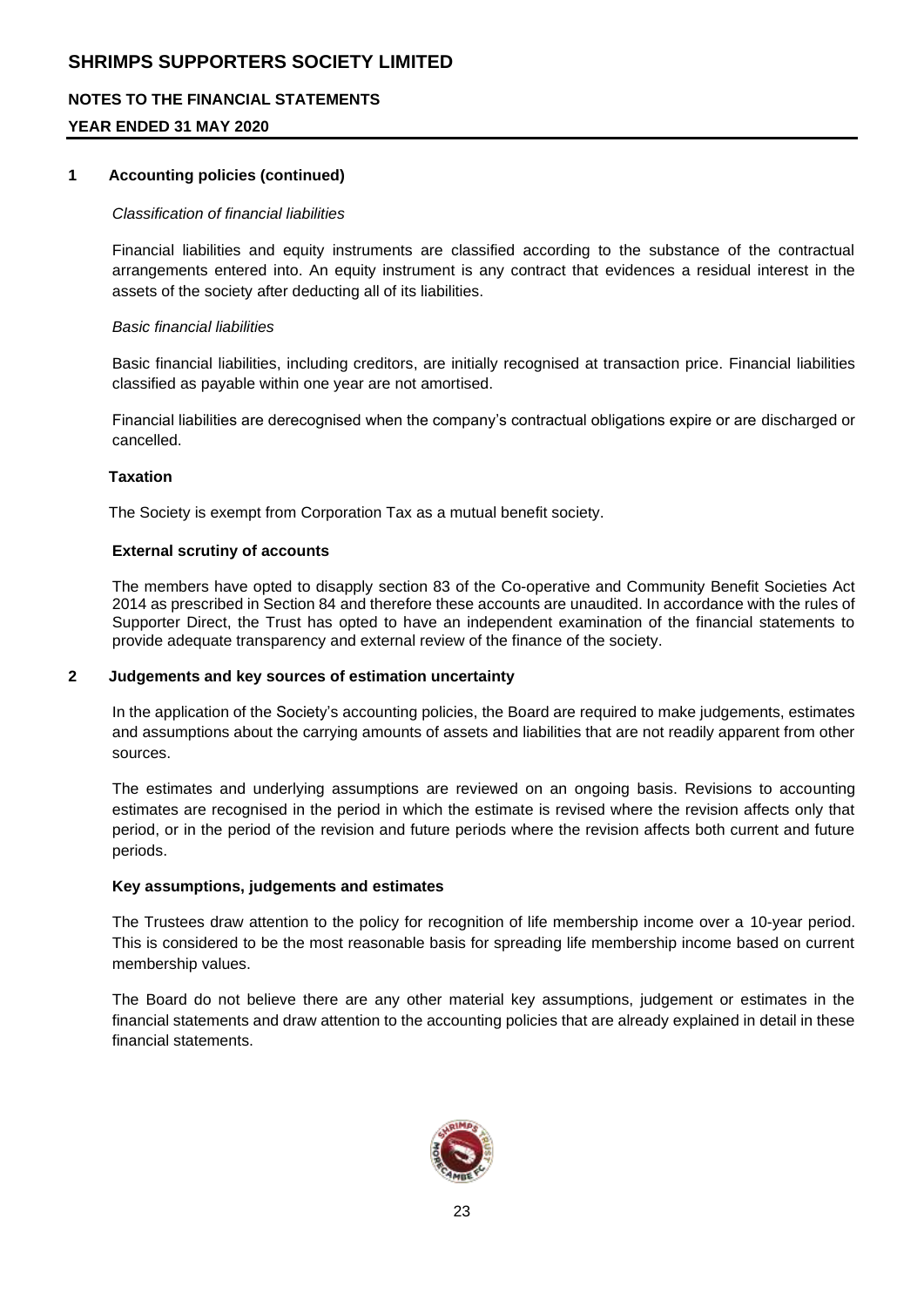## **NOTES TO THE FINANCIAL STATEMENTS**

## **YEAR ENDED 31 MAY 2020**

#### **3 Analysis of income**

|   |                                                                                      | 2020<br><b>Total</b> | 2019<br>Total |
|---|--------------------------------------------------------------------------------------|----------------------|---------------|
|   |                                                                                      | £                    | £             |
|   | <b>Income</b><br>Membership income                                                   | 3,897                | 3,959         |
|   | Donations                                                                            | 100                  | 770           |
|   | Sponsorship                                                                          |                      | 200           |
|   | Trust calendar income                                                                | 1,351                | 1,279         |
|   | Merchandise sales                                                                    | 436                  | 951           |
|   | Away travel income                                                                   | 5,800                | 4,058         |
|   | Members day income                                                                   |                      | 851           |
|   | Supporters' football tournament income                                               |                      | 784           |
|   | Other event and fundraising income                                                   | 65                   | 341           |
|   | Other income                                                                         | 219                  | 159           |
|   | Return of cancelled share capital                                                    | 79                   | 84            |
|   | <b>Total income</b>                                                                  | 11,947               | 13,436        |
| 4 | <b>Analysis of expenditure</b>                                                       |                      |               |
|   |                                                                                      | 2020                 | 2019          |
|   |                                                                                      | <b>Total</b>         | Total         |
|   |                                                                                      | £                    | £             |
|   | <b>Expenditure</b>                                                                   |                      |               |
|   | Monthly draw prize costs                                                             | 448                  | 552           |
|   | Donations to Morecambe Football Club<br>Donations to Morecambe F.C. Community Sports | 500                  | 750<br>250    |
|   | Donations to Morecambe Ladies                                                        | 250                  |               |
|   | Other donations                                                                      |                      | 75            |
|   | Membership pack costs                                                                | 867                  | 830           |
|   | Coach travel costs                                                                   | 4,730                | 2,683         |
|   | Merchandise costs                                                                    | 233                  | 467           |
|   | Flag purchases                                                                       | 570                  | 236           |
|   | Trust promotion                                                                      | 38                   | 288           |
|   | Licences and FCA fees                                                                | 20                   | 87            |
|   | Printing and postage                                                                 | 96                   | 281           |
|   | Paypal and other transaction fees                                                    | 87                   | 128           |
|   | Calendar costs                                                                       | 550                  | 500           |
|   | Trophies and event costs                                                             |                      | 92            |
|   | Members day costs                                                                    |                      | 696           |
|   | Fans tournament costs                                                                |                      | 420           |
|   | Player sponsorship - Morecambe FC                                                    | 250                  |               |
|   | Legends wall costs                                                                   | 276                  | 262           |
|   | Sundry costs                                                                         | 27                   | 70            |
|   | <b>Total expenditure</b>                                                             | 8,942                | 8,667         |

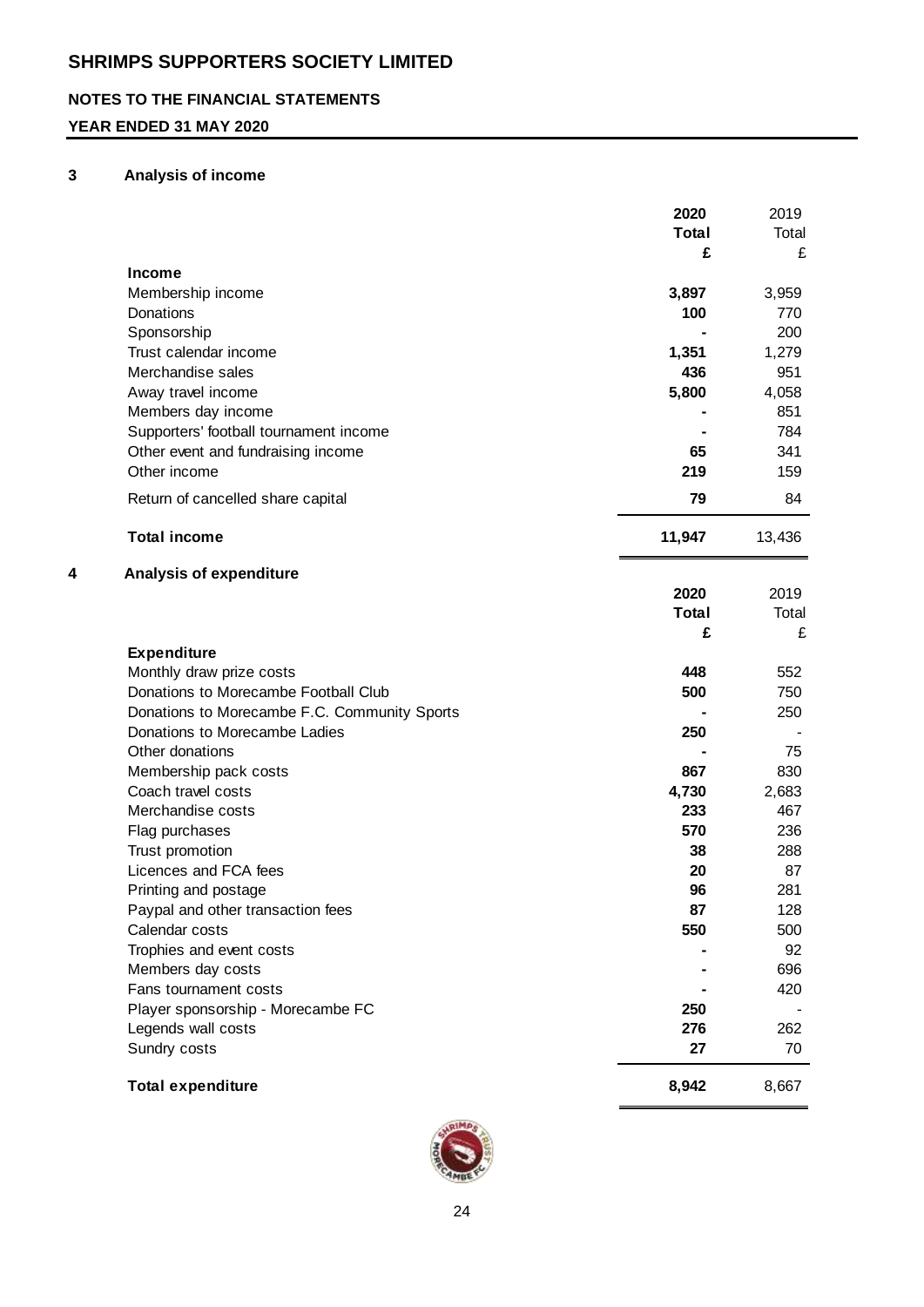## **NOTES TO THE FINANCIAL STATEMENTS**

## **YEAR ENDED 31 MAY 2020**

#### **5 Trustee remuneration**

The key management personnel of the Society are considered to be the Trustees. No Trustee received any remuneration or any other benefits from the Trust during the current or prior period. Trustees are not reimbursed for their expenses for fulfilling the role of Trustee and do so entirely on a voluntary basis. All Trustees are fully paid up members of the Society in their own right.

#### **6 Investments**

|                                       | 2020 | 2019<br>£ |
|---------------------------------------|------|-----------|
| Investment in Morecambe Football Club | 100  | 100       |

The Trust holds 420 £1 Ordinary Shares in Morecambe Football Club, Limited. One hundred of those shares were acquired at par and are included at cost above. The additional 320 shares were transferred for no consideration from a former supporters' club and have been given no value. The current market value of the Trust's investment has not been quantified and therefore no adjustment has been made to the cost to reflect any change to its value that might have taken place.

## 7 **Stock**

|                                            | 2020<br>£  | 2019<br>£  |
|--------------------------------------------|------------|------------|
| Merchandise stock<br>Membership pack stock | 191<br>107 | 402<br>214 |
|                                            | 298        | 616        |

#### **8 Debtors**

|                        | 2020<br>£  | 2019<br>£  |
|------------------------|------------|------------|
| Debtors<br>Prepayments | 115<br>219 | 125<br>221 |
|                        | 334        | 346        |

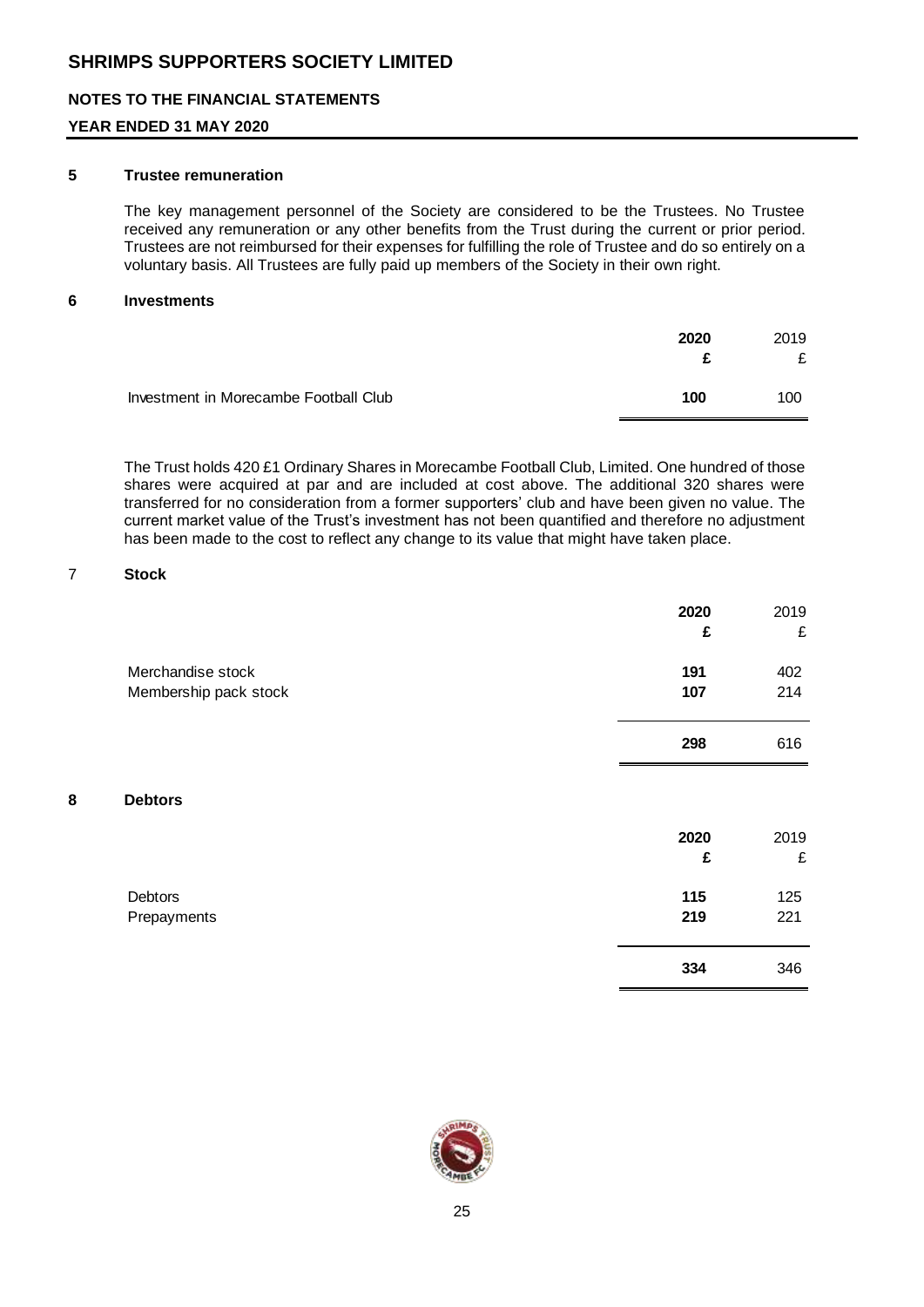## **NOTES TO THE FINANCIAL STATEMENTS**

## **YEAR ENDED 31 MAY 2020**

#### **9 Creditors: amounts falling due within one year**

|    |                                                         | <b>Note</b> | 2020<br>£ | 2019<br>£ |
|----|---------------------------------------------------------|-------------|-----------|-----------|
|    | <b>Accruals</b>                                         |             | 341       | 166       |
|    | Deferred life membership income                         | 11          | 456       | 420       |
|    | Deferred 2020-21 membership income                      | 11          | 445       | 365       |
|    |                                                         |             | 1,242     | 951       |
| 10 | Creditors: amounts falling due in greater than one year |             |           |           |
|    |                                                         | <b>Note</b> | 2020      | 2019      |
|    |                                                         |             | £         | £         |
|    | Deferred life membership income                         | 11          | 2,994     | 3,090     |
|    |                                                         |             | 2,994     | 3,090     |
| 11 | <b>Deferred income</b>                                  |             |           |           |
|    |                                                         |             | 2020      | 2019      |
|    |                                                         |             | £         | £         |
|    | Deferred membership income brought forward              |             | 3,875     | 4,240     |
|    | Deferred annual membership income released in period    |             | (365)     | (1, 230)  |
|    | Deferred life membership income released in period      |             | (420)     | (400)     |
|    | Deferred life membership income taken the period        |             | 360       | 900       |
|    | Deferred 2020-21 membership income taken in advance     |             | 445       | 365       |
|    | Deferred membership income carried forward              |             | 3,895     | 3,875     |

As detailed in the Trust's accounting policies, life membership income is deferred over a period of 10 years from joining the Society. This income is split in notes 9 and 10 between amounts that will be released within 12 months of the balance sheet date, and amounts that will be released in more than 12 months.

The Trust has also taken a number of membership renewals before 31 May which have been deferred in the accounts until that accounting period. Such amounts are to be released within the next financial period.

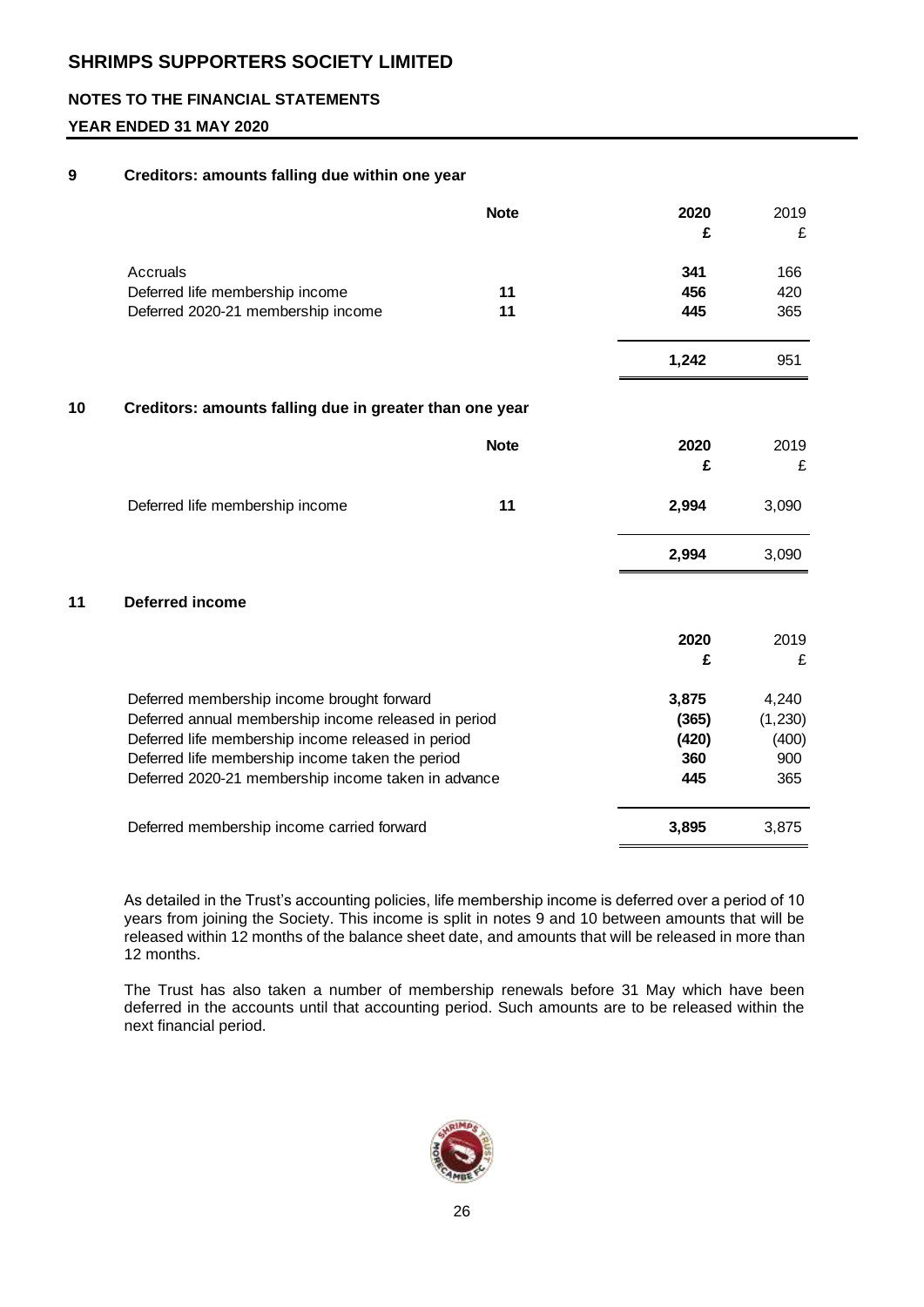## **NOTES TO THE FINANCIAL STATEMENTS**

## **YEAR ENDED 31 MAY 2020**

#### **12 Share capital**

| Alloted and called up:                                                                               | <b>No</b>         | 2020<br>£         | <b>No</b>          | 2019<br>£          |
|------------------------------------------------------------------------------------------------------|-------------------|-------------------|--------------------|--------------------|
| Ordinary shares of £1 each                                                                           | 410               | 410               | 416                | 416                |
| <b>Reconciliation:</b>                                                                               |                   |                   |                    |                    |
| Ordinary shares brought forward<br>Ordinary shares issued at par<br>Cancelled shares during the year | 416<br>73<br>(79) | 416<br>73<br>(79) | 394<br>106<br>(84) | 394<br>106<br>(84) |
|                                                                                                      | 410               | 410               | 416                | 416                |

During the year the Society issued 73 Ordinary Shares and 79 Ordinary Share were cancelled. As detailed in the accounting policies, the shares of the Trust have the nominal value of £1 each and may not be transferred or withdrawn. No member may hold more than one share individually or jointly.

If a member ceases to be a member, the share registered in the name of that member is cancelled and the amount subscribed for the share becomes the property of the Trust.

Shares do not carry any right to interest, dividend or bonus.

#### **13 Income and expenditure reserve: current year**

Although the Trust's reserves are entirely unrestricted, the Trustees have led projects over the last two years which have resulted in the receipt of income, or transfer of funds, to specific designated causes. This has resulted in amounts being separately identified for specific projects as detailed in the following table:

|                                                                | <b>Bfwd</b><br>£ | £      | <b>Income Expenditure</b><br>£ | <b>Transfer</b><br>£ | Cfwd<br>£      |
|----------------------------------------------------------------|------------------|--------|--------------------------------|----------------------|----------------|
| Unresticted income fund                                        | 5,532            | 11,947 | (8, 372)                       | (1,004)              | 8,103          |
| <b>Designated funds:</b><br>"Raise the Roof" fund<br>Flag fund | 2,984<br>1,785   | -      | (570)                          | 1,004                | 3,988<br>1,215 |
|                                                                | 10,301           | 11,947 | (8,942)                        | -                    | 13,306         |

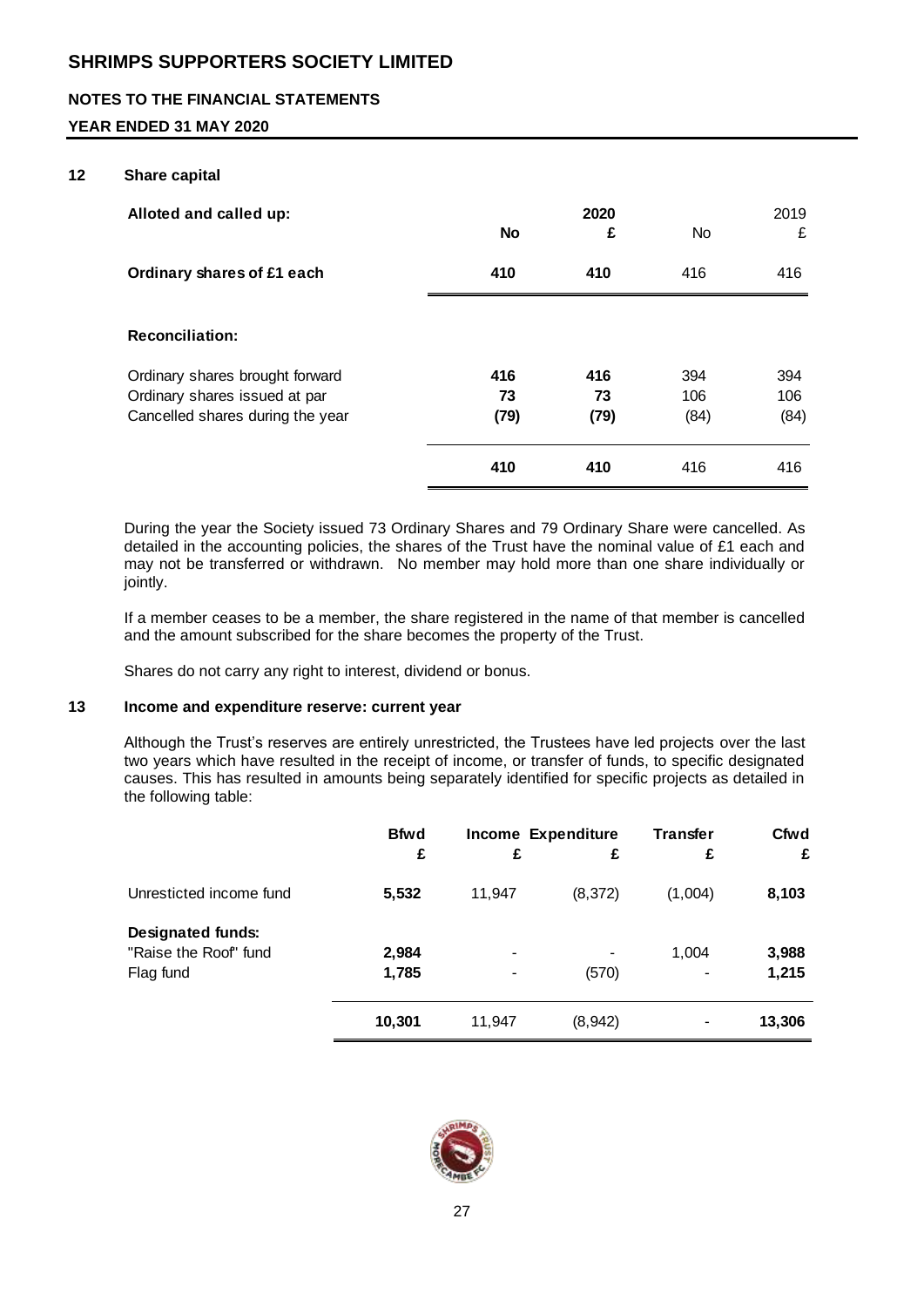## **NOTES TO THE FINANCIAL STATEMENTS**

## **YEAR ENDED 31 MAY 2020**

#### **13 Income and expenditure reserve: current year (continued)**

#### **"Raise the Roof Fund"**

Morecambe Football Club has been in the process of seeking planning permission for a structure to be erected behind the Ace Scaffolding Stand to provide shelter for supporters making use of the half time refreshment facilities. Over the course of the last two years, the Trust has sought to generate funds which may be used to contribute towards to this project, subject to the approval of its members. In the current year the Trustees have allocated to this fund the surpluses of all merchandise sales and calendar sales, adding to the brought forward reserve of £2,984.

The total fund, which does not at this stage represent an obligation or a liability, stands at £3,988 at 31 May 2020.

#### **Flag Fund**

In the prior year the Trust raised funds for a large flag that could be displayed in the away terrace when it is closed to away supporters. The purchase of the flag has taken longer than we had hoped, but due to the expense being so significant the Trustees did not wish to rush unnecessarily into the purchase. Following extensive research, we have been able to source the flag through the 1881 movement at Watford at a much cheaper price. The remaining balance in the fund will be used for other flags and banners to improve the match day atmosphere. We were thrilled to reveal the flag in September 2020!

#### **Total reserves**

Total reserves at the year-end were £13,306 and have increased due to the surplus in the year. The Trustees' expectation is that these will reduce once expenditure on the above two projects has been made.

#### **14 Income and expenditure reserve: prior year**

|                          | <b>Bfwd</b> | <b>Income Expenditure</b> |         | <b>Transfer</b> | <b>Cfwd</b> |
|--------------------------|-------------|---------------------------|---------|-----------------|-------------|
|                          | £           | £                         | £       | £               | £           |
| Unresticted income fund  | 5,532       | 12,686                    | (8,667) | (4,019)         | 5,532       |
| <b>Designated funds:</b> |             |                           |         |                 |             |
| "Raise the Roof" fund    |             | 180                       |         | 2,804           | 2,984       |
| Flag fund                | ۰           | 570                       |         | 1,215           | 1,785       |
|                          | 5,532       | 13,436                    | (8,667) |                 | 10,301      |